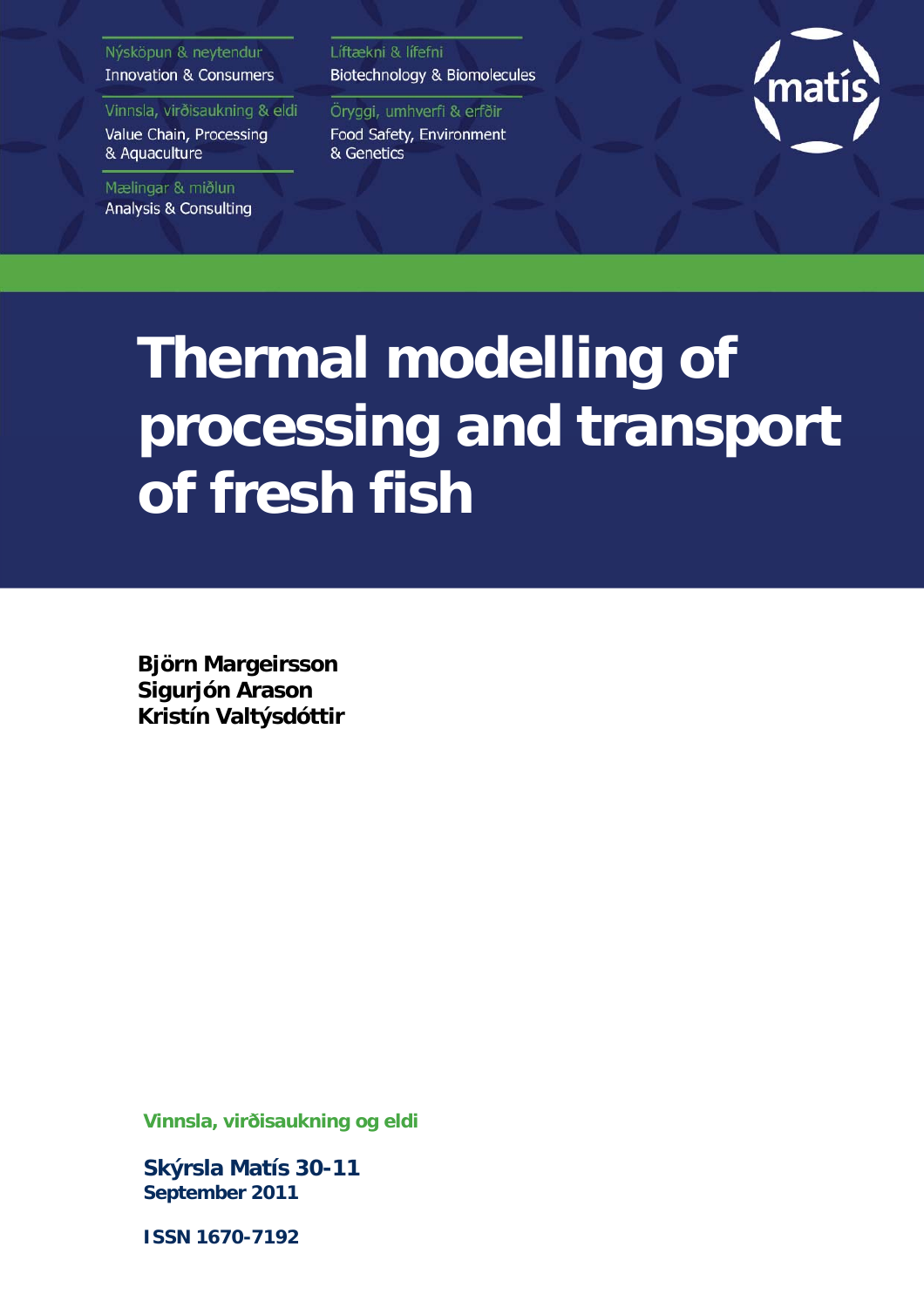# Skýrsluágrip Matís ohf<br>Icelandic Food and Biotech R&D

## **Report summary**



| Titill / Title                              | Thermal modelling of processing and transport of fresh fish /<br>Hermun kæliferla - LOKASKÝRSLA                                                                                                                                                                                                                                                                                                                                                                                                                                                                                                                                                                                                                                                                                                                                                                                                                                                                                                                                                                                                                                                                                                                                                                                                                                                                                                                                                                                                                                                                                                                                                                                                            |                     |                                                                                |  |
|---------------------------------------------|------------------------------------------------------------------------------------------------------------------------------------------------------------------------------------------------------------------------------------------------------------------------------------------------------------------------------------------------------------------------------------------------------------------------------------------------------------------------------------------------------------------------------------------------------------------------------------------------------------------------------------------------------------------------------------------------------------------------------------------------------------------------------------------------------------------------------------------------------------------------------------------------------------------------------------------------------------------------------------------------------------------------------------------------------------------------------------------------------------------------------------------------------------------------------------------------------------------------------------------------------------------------------------------------------------------------------------------------------------------------------------------------------------------------------------------------------------------------------------------------------------------------------------------------------------------------------------------------------------------------------------------------------------------------------------------------------------|---------------------|--------------------------------------------------------------------------------|--|
| Höfundar / Authors                          | Björn Margeirsson, Sigurjón Arason, Kristín Valtýsdóttir                                                                                                                                                                                                                                                                                                                                                                                                                                                                                                                                                                                                                                                                                                                                                                                                                                                                                                                                                                                                                                                                                                                                                                                                                                                                                                                                                                                                                                                                                                                                                                                                                                                   |                     |                                                                                |  |
| Skýrsla / Report no.                        | 30-11                                                                                                                                                                                                                                                                                                                                                                                                                                                                                                                                                                                                                                                                                                                                                                                                                                                                                                                                                                                                                                                                                                                                                                                                                                                                                                                                                                                                                                                                                                                                                                                                                                                                                                      | Útgáfudagur / Date: | Sept 2011                                                                      |  |
| Verknr. / project no.                       | 1852                                                                                                                                                                                                                                                                                                                                                                                                                                                                                                                                                                                                                                                                                                                                                                                                                                                                                                                                                                                                                                                                                                                                                                                                                                                                                                                                                                                                                                                                                                                                                                                                                                                                                                       |                     |                                                                                |  |
| Styrktaraðilar / funding:                   | AVS rannsóknasjóður í sjávarútvegi, Tækniþróunarsjóður,<br>Rannsóknasjóður Háskóla Íslands                                                                                                                                                                                                                                                                                                                                                                                                                                                                                                                                                                                                                                                                                                                                                                                                                                                                                                                                                                                                                                                                                                                                                                                                                                                                                                                                                                                                                                                                                                                                                                                                                 |                     |                                                                                |  |
| Ágrip á íslensku:                           | Meginmarkmið verkefnisins Hermun kæliferla - varmafræðileg hermun vinnslu-<br>og flutningaferla, sem hófst í júní 2008, var að setja fram endurbætur á verklagi<br>og búnaði tengdum flutningi á sjávarafurðum með ferlagreiningu, tilraunum og<br>tölvuvæddum varma- og straumfræðilíkönum. Afleiðingar bættrar hitastýringar<br>í vinnslu- og flutningaferlum eru aukin gæði, stöðugleiki og öryggi, sem auka um<br>leið verðmæti vörunnar. Samstarfsaðilar í verkefninu voru Matís, Háskóli<br>Íslands, Promens Tempra, Eimskip Ísland, Samherji, Brim (ÚA), Festi, Völusteinn<br>og Eskja. Í þessari skýrslu er helstu niðurstöðum og afurðum verkefnisins lýst.<br>Dæmi um afurðir eru varmaflutningslíkön af ferskfiskafurðum í frauðkassa, sem<br>gera kleift að spá fyrir um fiskhita út frá umhverfishitasögu. Varmaflutningslíkön<br>voru notuð til að endurhanna 3, 5 og 7 kg frauðkassa Promens Tempra með<br>lágmörkun hæsta fiskhita í kössunum undir hitaálagi að markmiði. Tilraunir<br>staðfestu yfirburði nýju kassanna umfram hefðbundnar kassagerðir, bæði m.t.t.<br>hitastýringar og gæða vöru undir hitaálagi. Niðurstöður annarrar tilraunar sýna<br>að geymslubol ferskra fiskflaka í hornkössum heils bretti í flugflutningskeðju<br>getur verið um 1-1,5 dögum styttra en flaka í kössum í miðju brettastaflans.<br>Hitadreifing í mismunandi kælikeðjum var kortlögð og sérstök áhersla lögð á<br>forkælingu flaka fyrir pökkun og hitadreifingu í mismunandi tegundum<br>kæligáma með mismunandi hleðslumynstur.                                                                                                                                                               |                     |                                                                                |  |
| Lykilorð á íslensku:<br>Summary in English: | Fiskur, hitastig, varmaflutningslíkan, pakkningar , forkæling, kæligámur<br>The main aim of the research project Hermun kæliferla - Thermal modelling of<br>processing and transport of fresh fish, which was launched in June 2008, was to<br>improve technology and practices used for fish processing and transport by<br>means of analysis of chill chains, experiments and computational modelling.<br>Improved temperature control in fish chill chains leads to increased product<br>describes the main results and products of the project. Examples include heat<br>transfer models of fresh fish fillets packaged in boxes, which can be used to<br>predict product temperature evolution as a function of variable ambient<br>temperature. Numerical heat transfer models were used to optimise the design<br>of 3, 5 and 7-kg expanded polystyrene boxes manufactured by Promens<br>Tempra with the aim of minimising the maximum fish temperature in boxes<br>under thermal load. Improved thermal protection of the new box design was<br>confirmed in different experiments, both with regard to lesser product<br>temperature variations and prolonged freshness period and storage life of<br>products. The results from another storage study suggest that the storage life<br>of fresh fish products in a corner box can be more than 1-1.5 days shorter than<br>in the centre boxes of a full size pallet stack in a real air transport chain,<br>depending on the level of ambient thermal load. Environmental and product<br>temperatures were mapped in different chill chains with special emphasis laid<br>on precooling during processing and temperature distribution in reefer |                     | quality, stability and safety and thereby increased product value. This report |  |
| English keywords:                           | containers of different types and loading patterns.<br>Fish, temperature, heat transfer model, packaging, precooling,<br>refrigerated container                                                                                                                                                                                                                                                                                                                                                                                                                                                                                                                                                                                                                                                                                                                                                                                                                                                                                                                                                                                                                                                                                                                                                                                                                                                                                                                                                                                                                                                                                                                                                            |                     |                                                                                |  |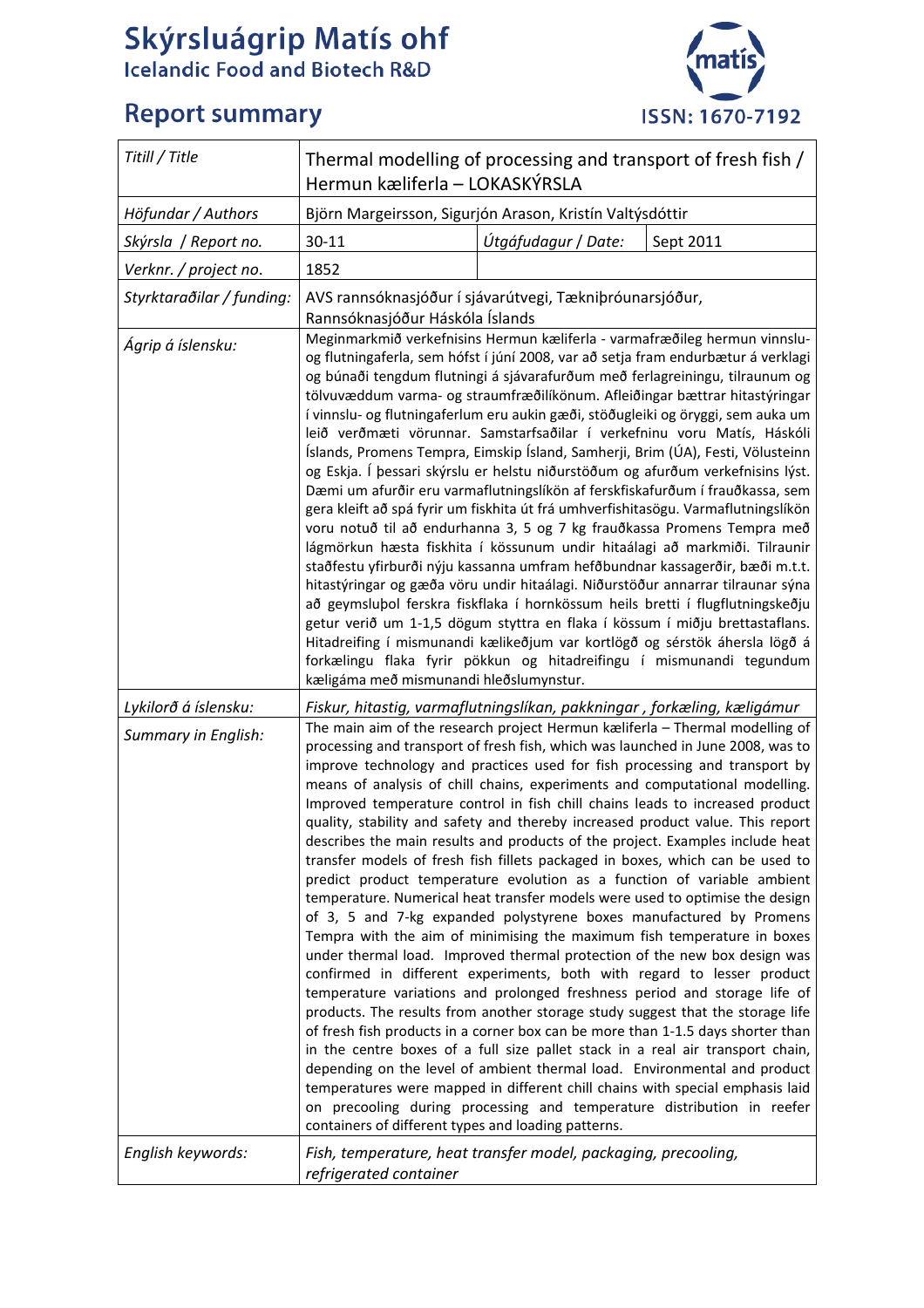## **EFNISYFIRLIT**

| $\mathbf{1}$            | <b>INTRODUCTION</b>                                         | $\mathbf{1}$            |
|-------------------------|-------------------------------------------------------------|-------------------------|
| $\overline{2}$          | <b>MATERIALS AND METHODS</b>                                | $\mathbf{1}$            |
| 2.1                     | <b>Measurement devices</b>                                  | $\mathbf{1}$            |
| 2.2                     | <b>Numerical heat transfer modelling</b>                    | 3                       |
| $\overline{\mathbf{3}}$ | <b>RESULTS AND DISCUSSION</b>                               | $\boldsymbol{4}$        |
| 3.1                     | Temperature control in chill chains - air vs. sea transport | $\overline{\mathbf{4}}$ |
| 3.2                     | Precooling                                                  | 5                       |
| 3.3                     | Packaging                                                   | $\boldsymbol{6}$        |
| 4                       | <b>CONCLUSIONS</b>                                          | 11                      |
|                         | <b>ACKNOWLEDGEMENTS</b>                                     | 12                      |
|                         | <b>PUBLICATIONS</b>                                         | 12                      |
|                         | <b>REFERENCES</b>                                           | 16                      |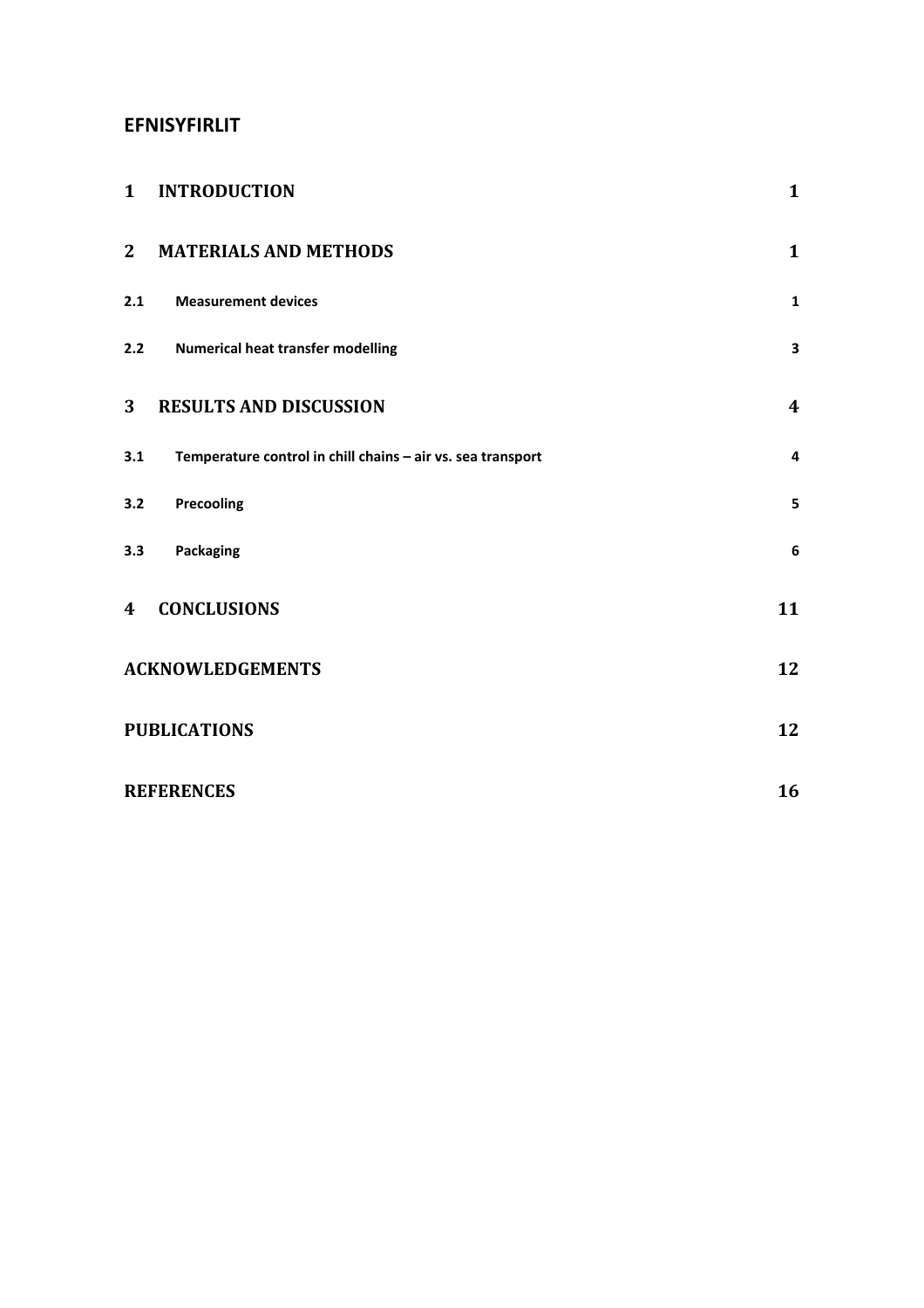## **1 INTRODUCTION**

The purpose of this report is to review the most important results obtained in the R&D project "Hermun kæliferla" (e. Thermal modelling of processing and transport of fresh fish). The main aim of the project was to improve technology and practices used for fish processing and transport by means of analysis of chill chains, experiments and computational modelling. Temperature control is a key word since it is a critical parameter to retard quality deterioration of perishable foodstuffs, such as fresh fish, in the whole chill chain from catch, through processing and distribution to consumers.

Limited emphasis is put on describing materials and methods used since these are described in each reference. The main results comprise assessment of temperature control during air and sea transport, precooling during processing, insulation performance of packaging and utilisation of numerical heat transfer modelling for predicting product temperature variations and improving packaging design.

## **2 MATERIALS AND METHODS**

In this section, commonalities in measurement devices on one hand and in the numerical modelling on the other hand will be mentioned. The detailed configuration of measurement devices in each study is described in each reference (see Section 3). In all transport simulation studies, i.e. the ones that were not conducted in real supply chains, ambient conditions were controlled in controllable air climate chambers (Celsius, Reykjavík, Iceland).

### **2.1 Measurement devices**

The specification of the different measurement devices used is presented in Table 1. Ibutton temperature loggers (DS1922L, see Figure 1) from Maxim Integrated Products (Sunnyvale, CA, USA) were used to monitor the fish temperature inside the insulated boxes (Figure 2) in addition to the surface and ambient temperatures in some trials. Its diameter is 17.35 mm and the thickness is 5.89 mm. Tidbit v2 temperature loggers (Figure 3) from Onset Computer Corporation (Bourne, MA, USA) were used to monitor the external temperature. All temperature loggers were factory calibrated and re‐calibrated in a thick mixture of fresh crushed ice and water to ensure uniformity of the collected data. Relative humidity was monitored with HoBo U12 temperature and relative humidity loggers (Figure 4) from Onset Computer Corporation (Bourne,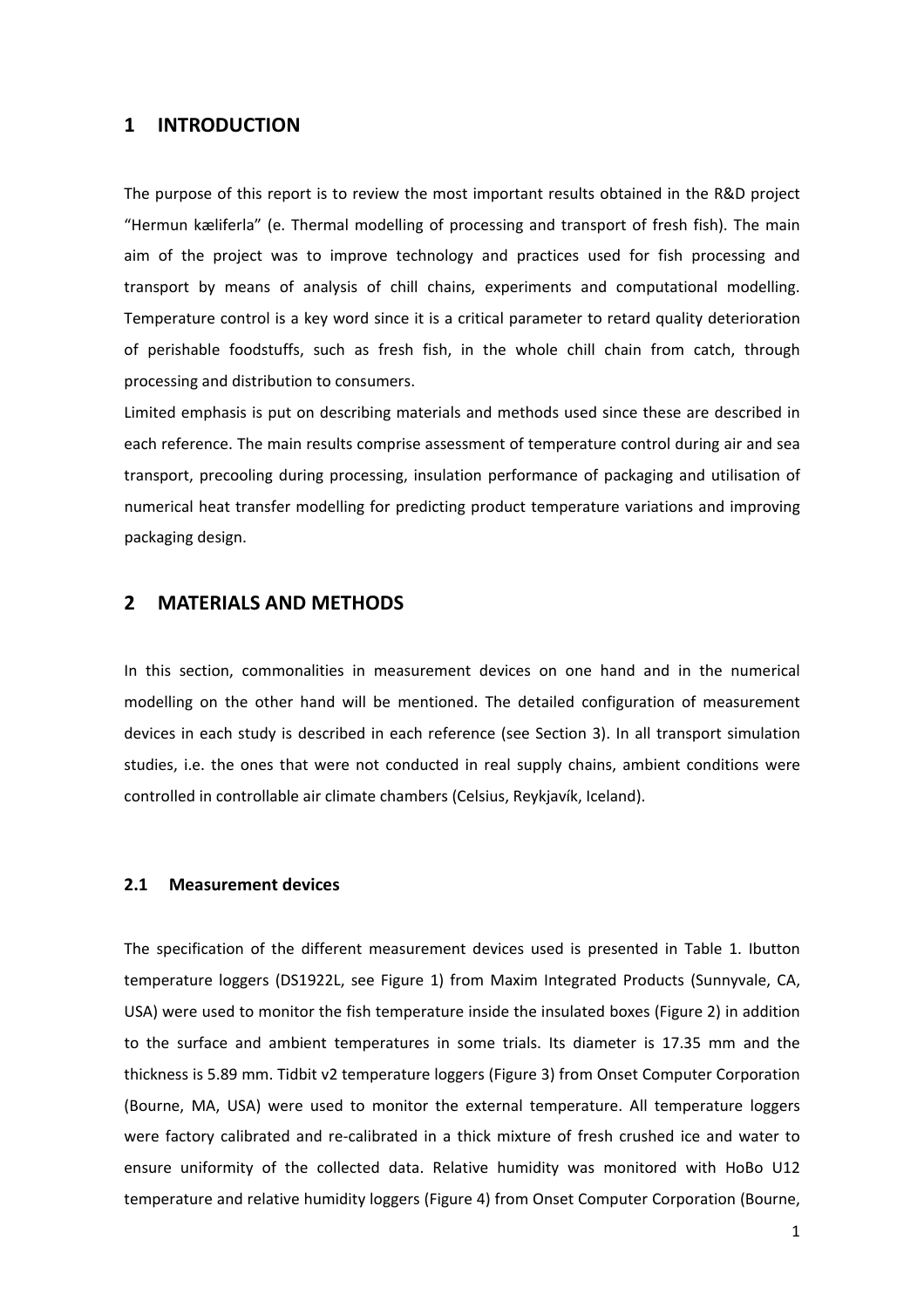MA, USA). Finally, air velocity was measured with Thermo‐Anemometer Datalogger (model 451126) from Extech Instruments (Waltham, MA, USA).

| <b>Table 1. Specification of measurement devices</b> |  |  |
|------------------------------------------------------|--|--|
|------------------------------------------------------|--|--|

| <b>Device</b>                | <b>Resolution</b>     | Range                  | <b>Accuracy</b>                  |
|------------------------------|-----------------------|------------------------|----------------------------------|
| Ibutton                      | 0.0625 °C             | -40 to 85 $^{\circ}$ C | ±0.5 °C between -15 and 65 °C    |
| Tidbit v2                    | 0.02 °C               | $-20$ to 70 °C         | $\pm$ 0.2 °C between 0 and 50 °C |
| HoBo U12                     | 0.03%                 | 5 to 95%               | $+2.5%$                          |
| Thermo-Anemometer Datalogger | $0.01 \,\mathrm{m/s}$ | $0.3$ to 45 m/s        | $\pm(3\% + 0.1)$ m/s             |



## **Figure 1. Ibutton DS1922L temperature datalogger.**



**Figure 2. Whole haddock fillets in an EPS box. Also shown are temperature loggers used for monitoring temperature on top of fillets.1**



**Figure 3. Tidbit v2 temperature datalogger.**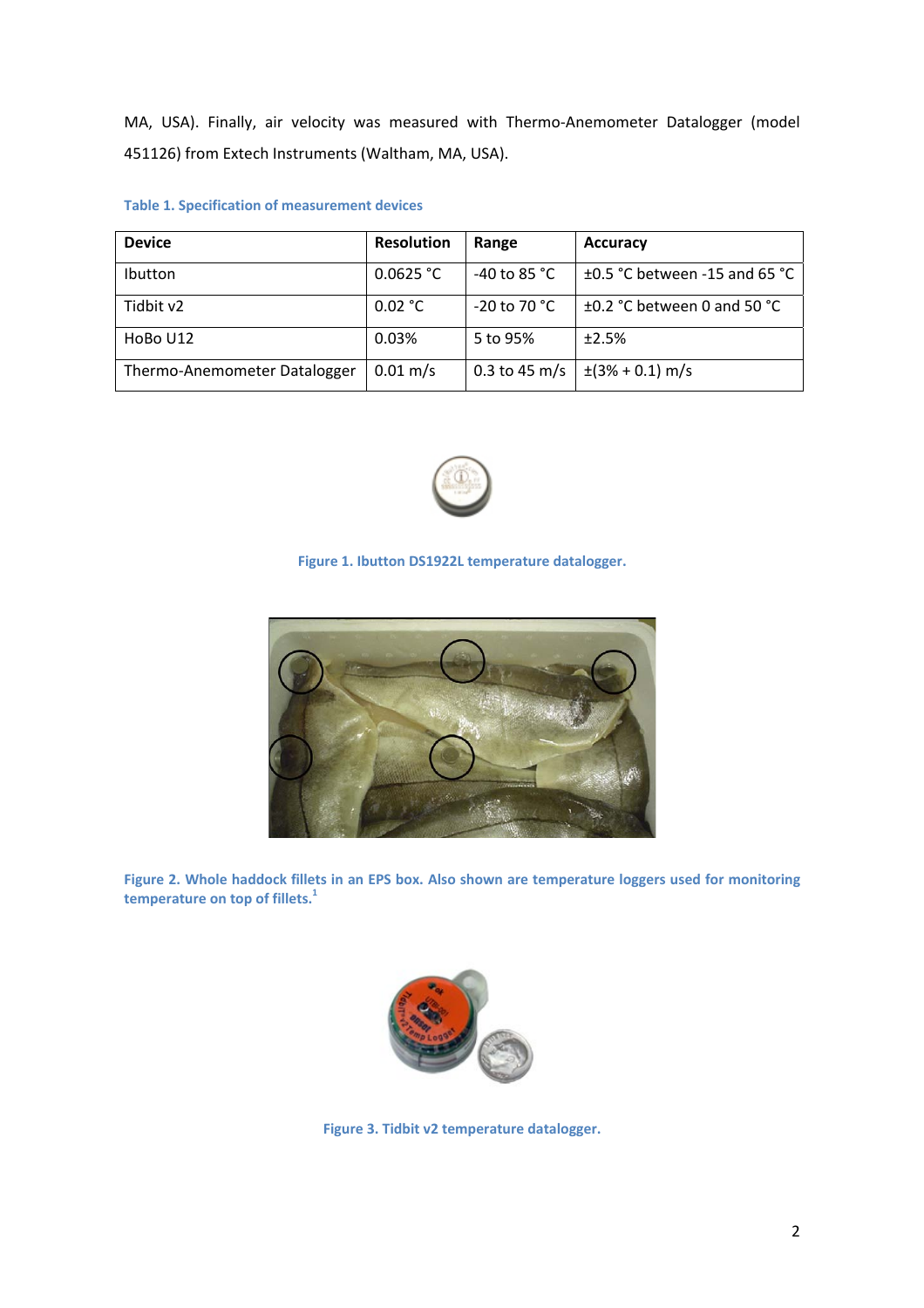

**Figure 4. HoBo U12 temperature and relative humidity datalogger.**

## **2.2 Numerical heat transfer modelling**

Three dimensional heat transfer models were developed using the Computational Fluid Dynamics software FLUENT. Models were developed for single packages containing chilled fish<sup>1</sup>, superchilled fish and a cooling pack<sup>2</sup>, frozen fish in multiple packages assembled on a pallet<sup>3</sup> and chilled fish in multiple packages assembled on a pallet.<sup>4</sup> The main advantage of the numerical models compared to lumped heat capacity models is that not only the mean product temperature during thermal load can be predicted but also the temperature distribution inside whole packages/pallet stack. Examples of computational grids are presented in Figure 5 and Figure 6 and more details on the modelling development are accessible in each article/report.



**Figure 5. Computational mesh for superchilled fish and cooling pack inside an EPS box with rounded corners.<sup>2</sup>**

<sup>1</sup> Margeirsson, B., Gospavic, R., Pálsson, H., Arason, S., Popov, V. 2011a. Experimental and numerical modelling comparison of thermal performance of expanded polystyrene and corrugated plastic packaging for fresh fish. *International Journal of* Refrigeration. 34 (2):573-585.

<sup>2</sup> Margeirsson, B., Pálsson, H., Popov, V., Gospavic, R., Arason, S., Sveinsdóttir, K., Jónsson, M.Þ. 2011b. Numerical Modelling of Temperature Fluctuations in Superchilled Fish Loins Packaged in Expanded Polystyrene and Stored at Dynamic Temperature Conditions. In: The 23rd IIR International Congress of Refrigeration, 21 – 26 August 2011. Prague, Czech Republic.

<sup>3</sup> Margeirsson, B., Thorvaldsson, L., Arason, S. 2009. *Frysting og þíðing grálúðu – tilraunir og CFD hermun*. Matis report 33-09.

<sup>4</sup> Margeirsson, B., Pálsson, H., Gospavic, R., Popov, V., Jónsson, M.Þ., Arason, S. Numerical modelling of temperature fluctuations in chilled fish fillets packaged in pallets and stored at dynamic temperature conditions. Unpublished results.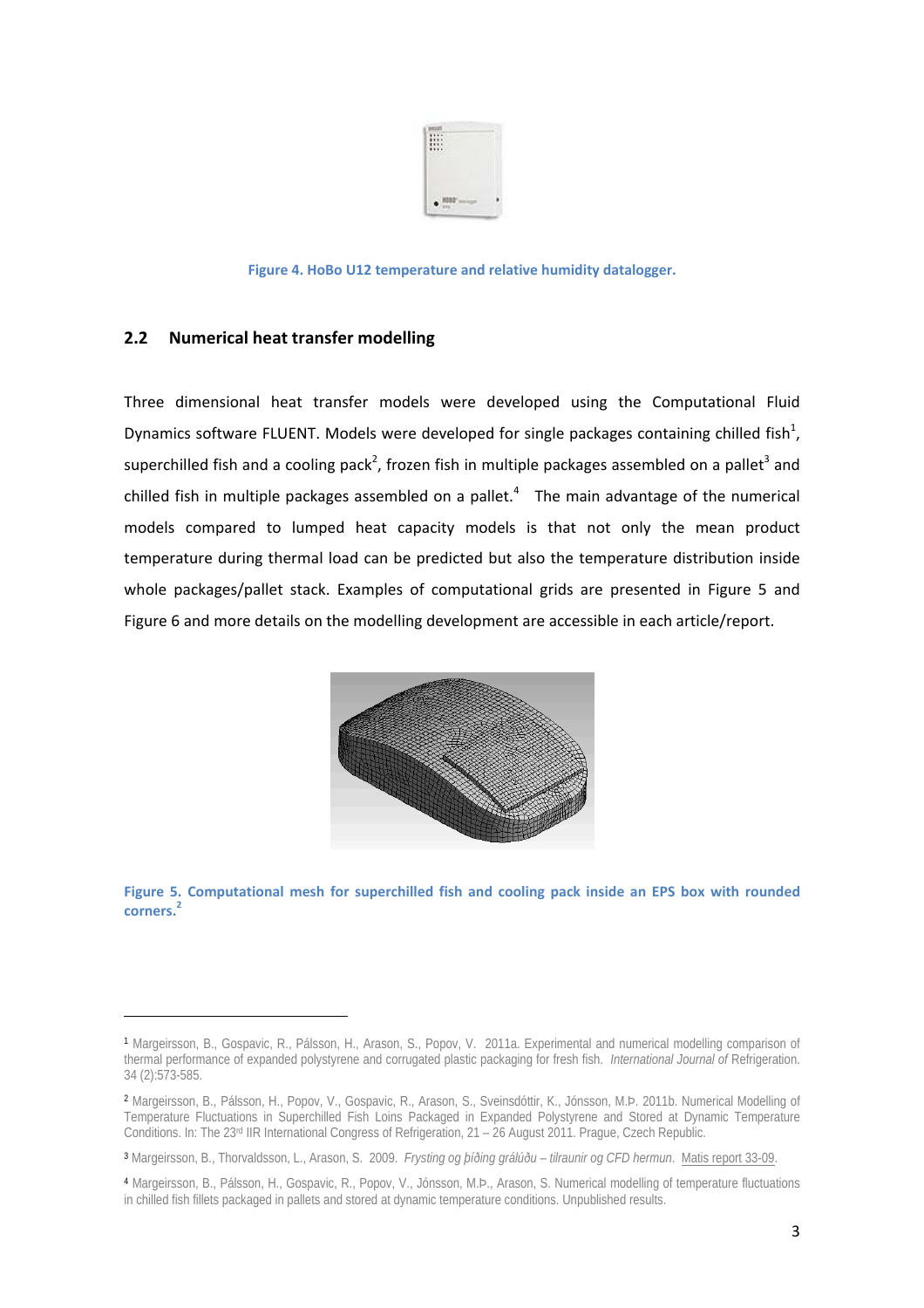

**Figure 6. Computational mesh for superchilled fish and cooling pack inside an EPS box with sharp corners.<sup>2</sup>**

## **3 RESULTS AND DISCUSSION**

## **3.1 Temperature control in chill chains – air vs. sea transport**

The logistics processes in fresh fish chill chains have been divided into three different areas including handling, storage, and transport.<sup>5,6</sup> Summary of the mean ambient temperatures during the different processes mapped by Mai et al. (2010, 2011) and the time period (in hours:minutes) which the exposure lasted is given in Table 2.

| <b>Study</b>                                                    | <b>Storage</b>                           | <b>Handling</b> | <b>Transport</b> |
|-----------------------------------------------------------------|------------------------------------------|-----------------|------------------|
| Air freight (September 2007)                                    | 11,3 °C / 5h:20m                         | 8,6 °C / 2h     | 9,9 °C / 6h      |
| Air freight (June 2008)                                         | 8,8 °C / 10h:10m                         | 4,6 °C / 5h:30m | 3,4 °C / 2h:15m  |
| Sea freight (Sept. $23^{\text{rd}} - 29^{\text{th}}$ 2008)      | 3,5 °C / 4h:50m<br>$-0,4$ °C / 123h: 30m |                 |                  |
| Sea freight (Sept. $24^{\text{th}}$ – Oct $1^{\text{st}}$ 2008) | $-0.7$ °C / 160h: 35m                    |                 |                  |

The main conclusion from the different temperature mapping trials is that temperature control in containerised sea transport is generally much better than in multimodal air transport chains. Furthermore, the results demonstrate that differences can also be found in the temperature control in sea transport chains and that efficient precooling of products during processing is very

<sup>5</sup> Mai, N.T.T, Margeirsson, B., Margeirsson, S., Bogason, S., Sigurgísladottir, S., Arason, S. 2011.. Temperature Mapping of Fresh Fish Supply Chains – Air and Sea Transport. *Journal of Food Process Engineering*, doi: 10.1111/j.1745-4530.2010.00611.x.

<sup>6</sup> Mai, N., Margeirsson, B., Stefánsson, G. 2010. Temperature controlled transportation alternatives for fresh fish – air or sea? In: The 22nd NOFOMA conference*.* 10-11 June 2010. Kolding, DK, p. 147 - 162.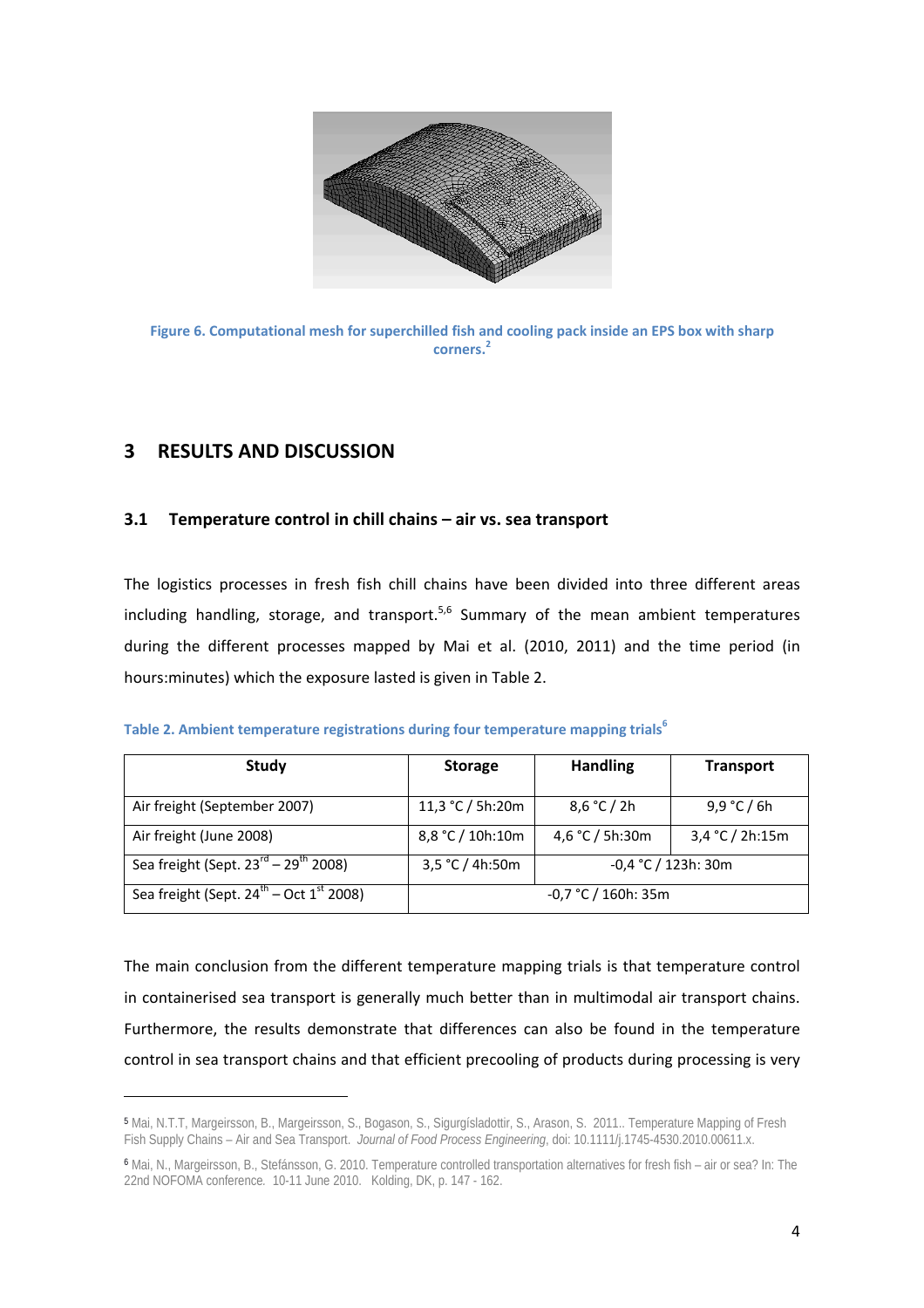important for the temperature control during transport and storage. It is recommended for fresh fish processors to study the temperature management of their export route in order to select a packaging material suiting their needs. The main disadvantage of sea transport is the long transit time, which causes a relatively short remaining shelf life of product in sea freight. This indicates that the trade off between transport modes would need to be based on several aspects such as quality and safety, available time to reach market, as well as differential costing of transport (air versus ship), and the resulting environmental impact for the different options.

The larger thermal load in air transport chains causes larger fish temperature variations both inside each box and inside each whole pallet stack for air freight as compared to sea freight.

#### **3.1.1 Temperature distribution in reefer containers**

Temperature measurements at around  $40 - 70$  positions inside different types of refrigerated sea containers have revealed that the mean air temperature inside fully loaded containers at ambient temperature of around 15 °C can be 1 to 2 °C above the set point temperature of 0 °C.<sup>7</sup> Furthermore, around 1 °C higher air temperature can be expected in the quadrant at the back of the container as compared to the quadrant closest to the refrigerating equipment at the front of the container. Taking into account that storage life of whitefish products is larger for products stored at -1 °C than at 0 °C, $^8$  these results imply that the set point temperature should be set to no higher than -1.5 to -1.0 °C during periods when the expected ambient temperature is higher than 10 to 15 °C.

On the other hand, according to Elíasson's measurements during the winter time at ambient temperature around ‐5 to 5 °C, mean air temperature of around 0 to 0.5 °C can be expected under these more favourable conditions. This implies that in order not to risk excessive freezing of whitefish products due to air temperature fluctuations inside containers in the wintertime, the set point temperature should probably not be set at lower temperature than -1.0 °C.

## **3.2 Precooling**

The importance of precooling whitefish fillets and loins during processing has become evident in a number of different studies.  $89,10$  The performance of precooling techniques such as the Marel

<sup>7</sup> Elíasson, S. 2011. Unpublished results.

<sup>8</sup> Hélène L. Lauzon, Björn Margeirsson, Kolbrún Sveinsdóttir, María Guðjónsdóttir, Magnea G. Karlsdóttir, Emilía Martinsdóttir. 2010. *Overview on fish quality research - Impact of fish handling, processing, storage and logistics on fish quality deterioration*. Matís report 39-10.

<sup>9</sup> Emilía Martinsdóttir, Hélène L. Lauzon, Björn Margeirsson, Kolbrún Sveinsdóttir, Lárus Þorvaldsson, Hannes Magnússon, Eyjólfur Reynisson, Arna Vigdís Jónsdóttir, Sigurjón Arason, Maria Eden. 2010. *The effect of cooling methods at processing and use of gel-*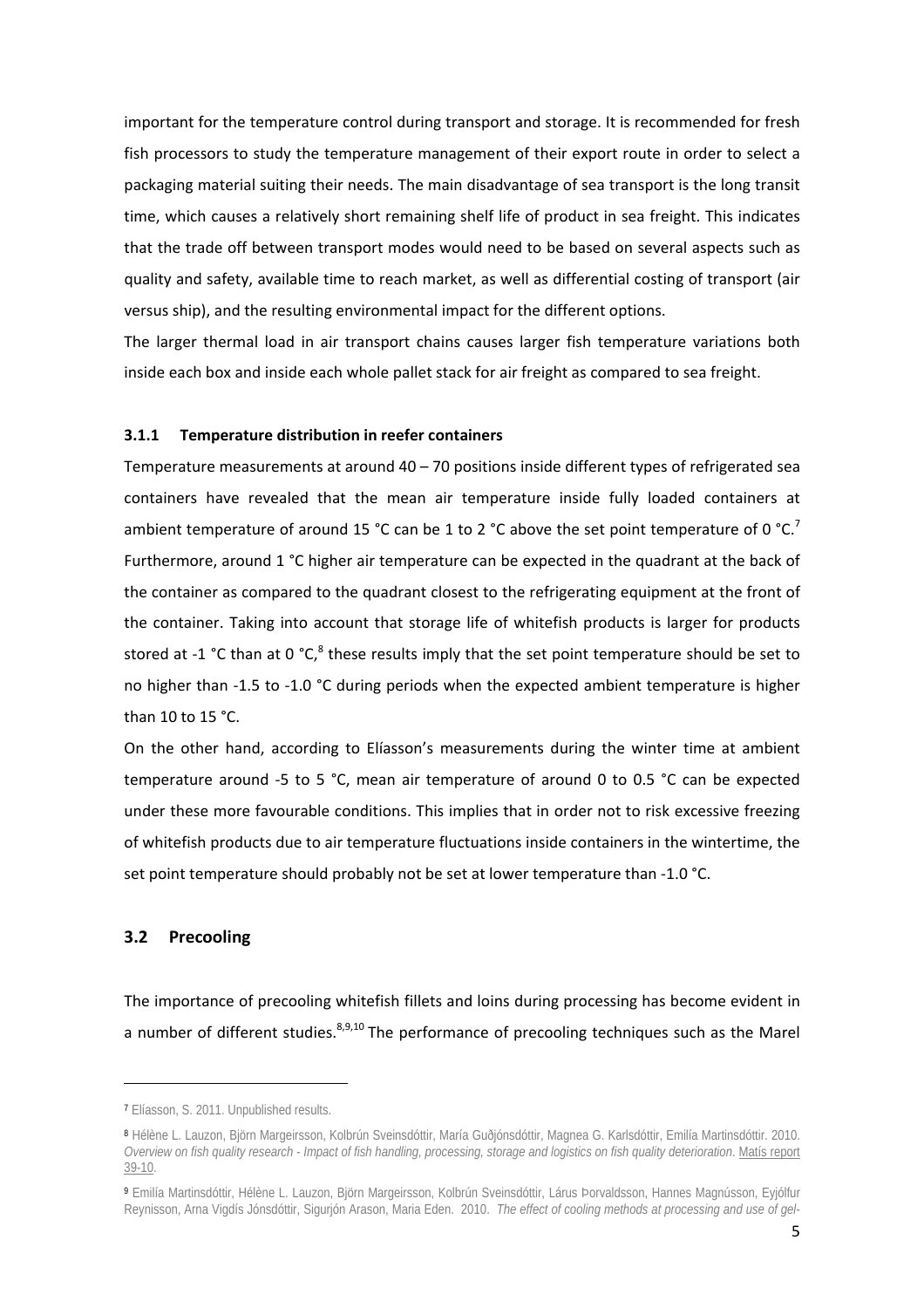Super Chiller (formerly referred to as CBC cooler), slurry ice cooling and liquid cooling has been studied in the current project.<sup>11,12, 13,14</sup> Precooling by means of blast and contact cooling in the Super Chiller has been shown to be more effective and more stable than slurry ice- or liquid cooling. The fact that care must be taken that microbiological quality of the fish products is not compromised by the cooling technique further recommends the Super Chiller technique.

## **3.3 Packaging**

Emphasis has been put on investigating thermal insulation of packaging and the effect of cooling packs inside the packaging. Experiments and numerical modelling have been conducted for single and multiple packages made of expanded polystyrene (EPS by different manufacturers), corrugated plastic (CP by Tri-Pack) and solid polypropylene (PP by Cool Blue Box company). <sup>15</sup>

#### **3.3.1 Effect of cooling packs and comparison between CP, EPS and PP**

Studies showed that applying frozen cooling packs in fish boxes reduces the negative impact of temperature abuse on fresh fish fillets,  $1,16$  see Figure 7. Insulating performance of expanded polystyrene was shown to be significantly better than of corrugated plastic. Thus, the insulating properties of the expanded polystyrene boxes make this type of packaging more suitable for the case of chilled chains with insufficient temperature control. However, since the corrugated plastic boxes are less insulating, they offer more rapid product cooling in case of poor precooling and efficient temperature control during transport and storage.

*packs on storage life of cod (Gadus morhua) loins – Effect of transport via air and sea on temperature control and retail-packaging on cod deterioration.* Matís report 18-10.

<sup>10</sup> Magnusson, H., Lauzon, H.L., Sveinsdottir, K., Margeirsson, B., Reynisson, E., Runarsson, A.R., Gudjonsdottir, M., Thorarinsdottir, K.A., Arason, S., Martinsdottir, E. 2009. *The effect of different cooling techniques and temperature fluctuations on the storage life of cod fillets (Gadus morhua).* Matis report 23-09, 37 pages.

<sup>11</sup> Kristín Líf Valtýsdóttir, Björn Margeirsson, Sigurjón Arason, Hélène L. Lauzon, Emilía Martinsdóttir. *Guidelines for precooling of fresh fish during processing and choice of packaging with respect to temperature control in cold chains.* Matís report 40-10.

<sup>12</sup> Valtýsdóttir, K.L. 2011. The effects of different precooling techniques and improved packaging design on fresh fish temperature control. M.Sc. thesis. University of Iceland.

<sup>13</sup> Björn Margeirsson, Hélène L. Lauzon, Lárus Þorvaldsson, Sveinn Víkingur Árnason, Sigurjón Arason, Kristín Líf Valtýsdóttir, Emilía Martinsdóttir. 2010. *Optimised Chilling Protocols for Fresh Fish.* Matís report 54-10.

<sup>14</sup> Björn Margeirsson, Hannes Magnússon, Kolbrún Sveinsdóttir, Kristín Líf Valtýsdóttir, Eyjólfur Reynisson, Sigurjón Arason. 2010. *The effect of different precooling media during processing and cooling techniques during packaging of cod (Gadus morhua) fillets.* Matís report 15-10, 27 pages.

<sup>15</sup> Kristín Líf Valtýsdóttir, Björn Margeirsson. 2010. *Thermal abuse during transport of fresh fish – experiments concerning thermal insulation of packaging.* Project report, http://www.avs.is/media/avs/Thermal\_abuse\_during\_transport\_of\_fresh\_fish\_thermal\_ insulation\_of\_packaging\_final.pdf

<sup>16</sup> Margeirsson, B., Arason, S., Palsson, H. 2009. *Thermal performance of corrugated plastic boxes and expanded polystyrene boxes*. Matís report 01-09, 24 pages.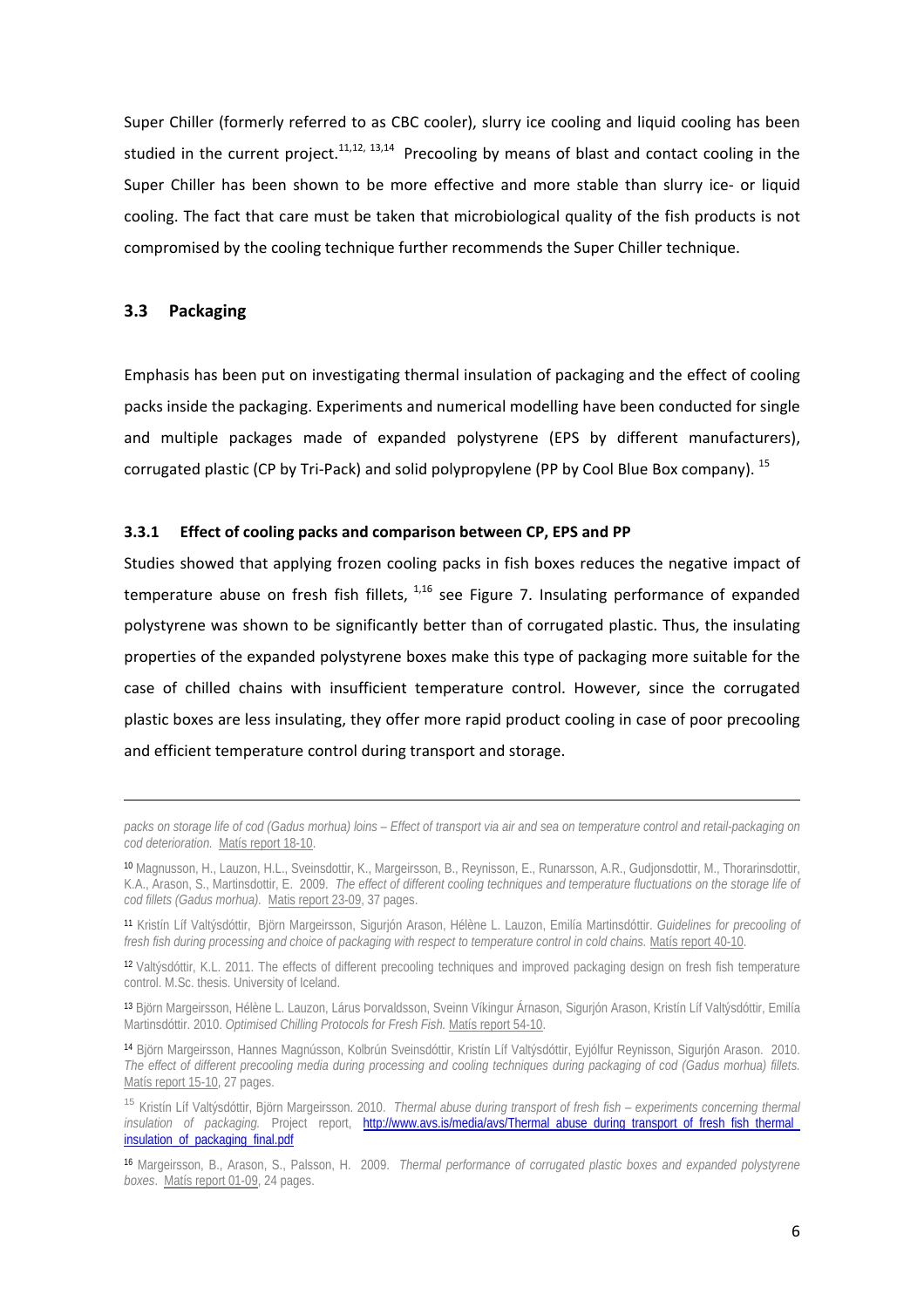

**Figure 7. Temperature evolution at different positions inside wholesale boxes containing haddock fillets** during 6.1 h temperature abuse with mean ambient temperature 19.4 C in Trial 1: a) EPS with ice pack, **b) EPS without ice pack, c) CP with ice pack, d) CP without ice pack.<sup>1</sup>**

Good agreement was obtained by Margeirsson et al. (2011a) between numerical results and experimental results both for the heat transfer model for the EPS box and the CP box without ice pack. It was noted that the models can give valuable information on the temperature distribution inside a thermally loaded free standing package. The overall absolute error of the numerical model for the EPS box was lower (0.4 °C) than the corresponding error of the numerical model for the CP box (0.7 °C). The study indicated that numerical modelling can be valuable for redesigning thermally insulated packaging in order to minimise temperature differences inside each thermally abused package and thereby further secure even quality of products in each package. To maximise the usefulness of the numerical modelling, boxes with cooling packs were considered in another heat transfer model, see Section 3.3.2.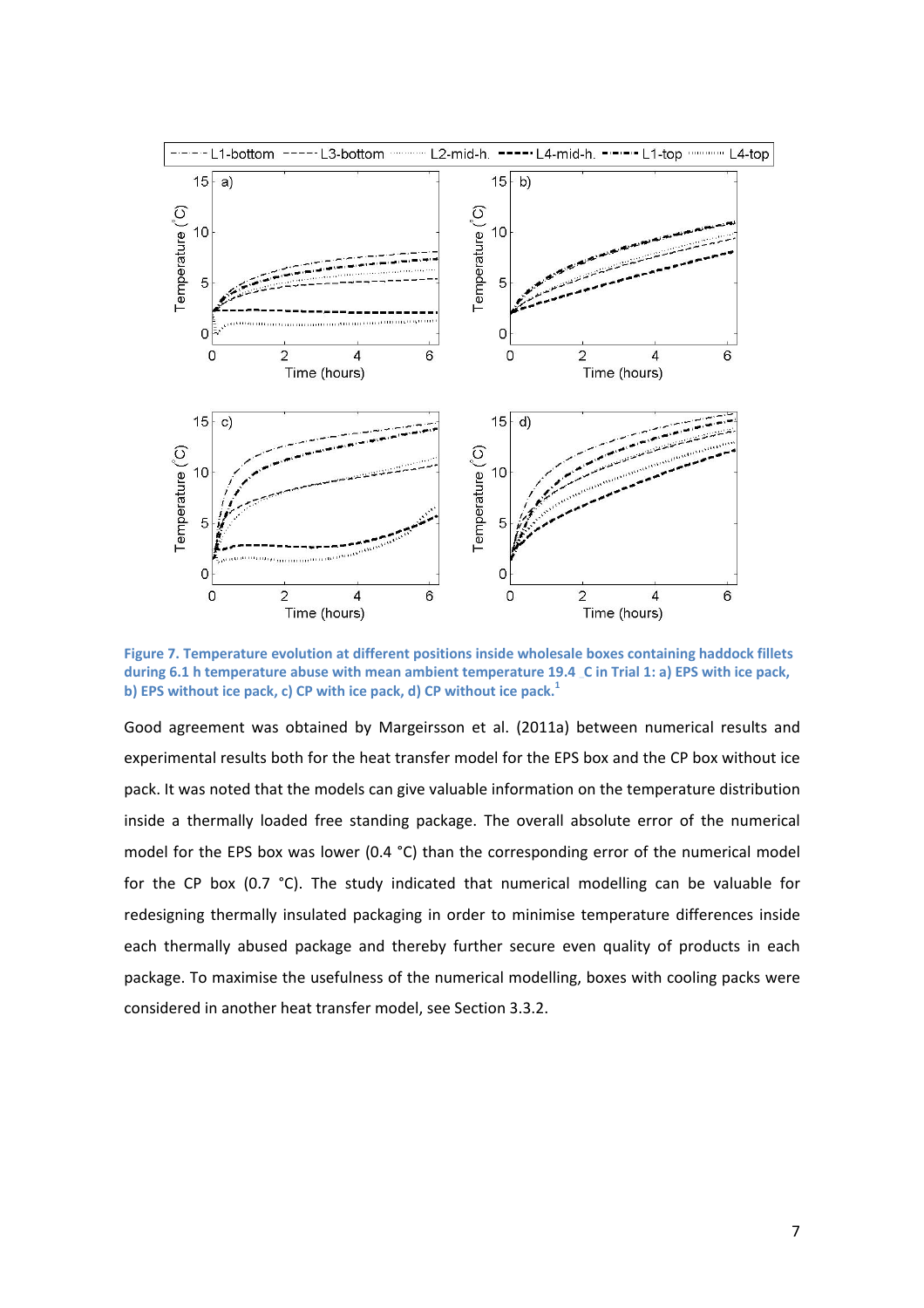

**Figure 8. Ibutton temperature logger on top of a Cool Blue Box.** 

It has been shown that the insulation of solid polypropylene boxes (brand name Cool Blue Box, see Figure 8) is worse than the insulation of both EPS and CP, see Figure 9.





## **3.3.2 Comparison between different EPS boxes**

The heat transfer model for single packages1 was further developed in order to improve the design of 5‐kg EPS box manufactured by Promens Tempra (Hafnarfjörður, Iceland) with the aim of minimising the maximum product temperature during thermal load.<sup>17</sup> A follow up study involved two different types of EPS (expanded polystyrene) boxes subjected to temperature fluctuations, simulating real conditions during transport.<sup>2</sup> The study was aimed at experimentally and numerically evaluating the thermal insulation of the packages which contained precooled fresh fish products. One EPS box type was the new, rounded-corner version from Promens Tempra and the other was a box with traditional design (sharp corners). The performance of the EPS boxes was evaluated by means of temperature monitoring and sensory evaluation. The thermal performance of the new EPS boxes was significantly better compared to the old boxes.

<sup>17</sup> Valtýsdóttir, K.L., Margeirsson, B., Arason, S., Pálsson, H., Gospavic, R., Popov, V. 2011. Numerical Heat Transfer Modelling for Improving Thermal Protection of Fish Packaging. In: CIGR Section VI International Symposium on Towards a Sustainable Food Chain Food Process, Bioprocessing and Food Quality Management, 18 – 20 April 2011. Nantes, France.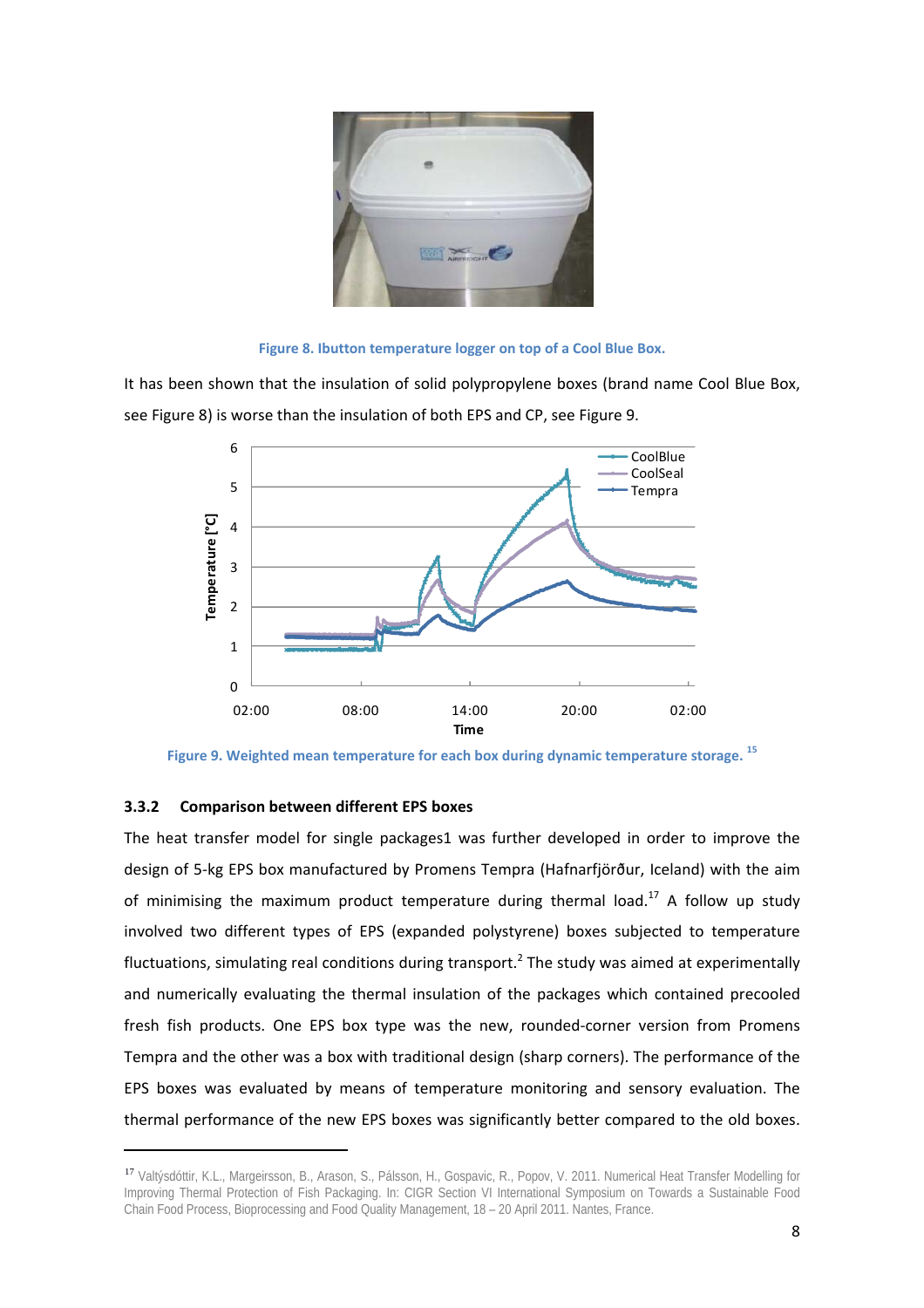According to sensory evaluation, storage in the new boxes resulted in approximately 2 days longer storage life (Figure 10).



**Figure 10. Mean Torry scores. O: Old box, N: New box, Co: Corner samples, Mi: Middle samples. <sup>2</sup>**

In Figure 11, the positive effect of the rounded corners in the new design is underlined with the high-temperature fish spots found in the old box type compared to the new box type.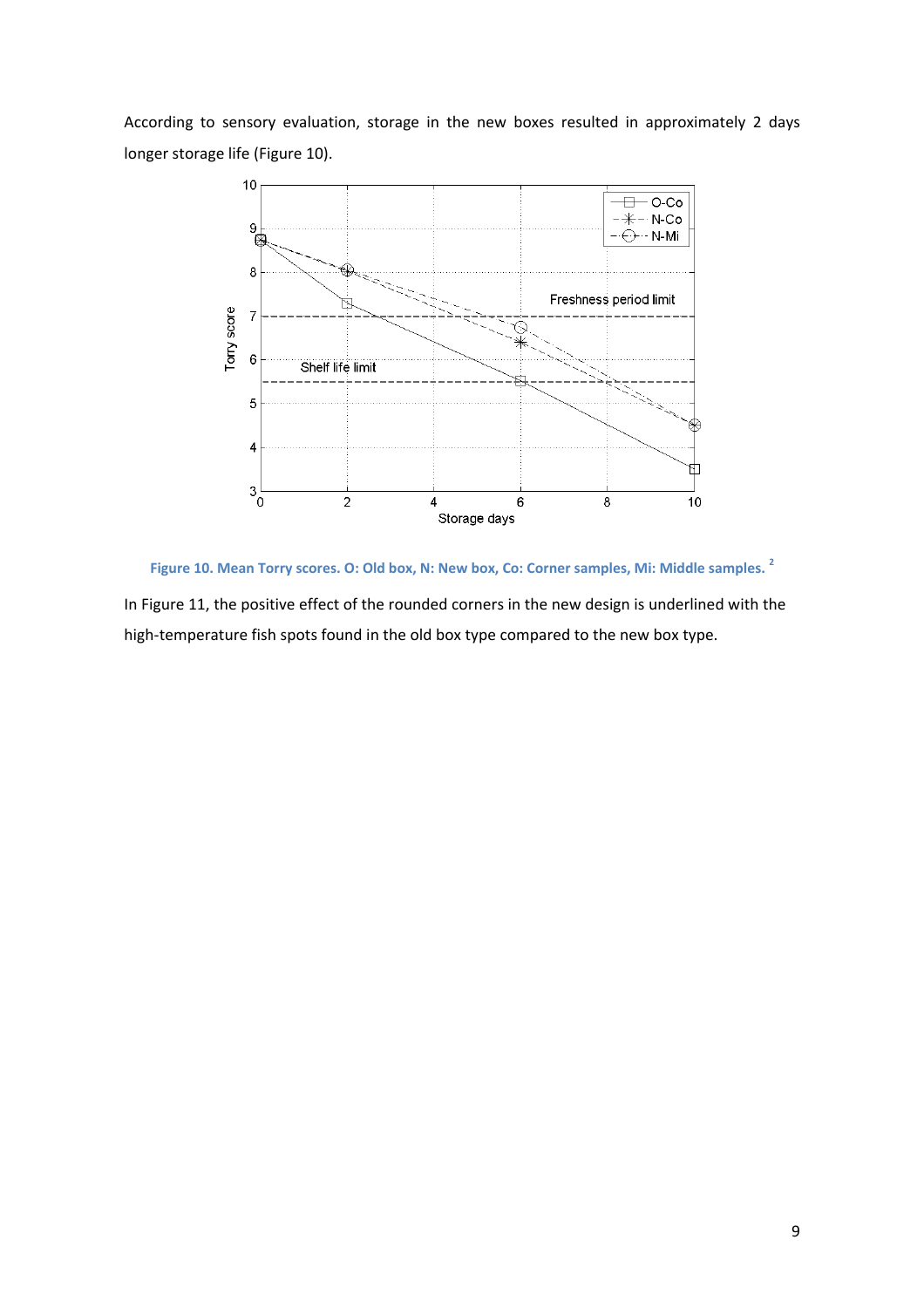

Figure 11. Temperature contour plot in a horizontal plane 5 mm above the bottom of the a) roundedcorner box, b) old-design box after 8 h of thermal load (adopted from Margeirsson et al., 2011b). The **black lines represent the box inside surface.**

#### **3.3.3 Whole pallets**

Measurements have shown that multiple packages assembled on whole pallet stacks with 12 layers of wholesale packages (96 packages in total) are not as sensitive to ambient thermal load as single packages.<sup>16</sup> Product temperature variations in four layers of wholesale packages assembled on pallets (32 packages in total) under dynamic temperature storage have also been studied, both in case of CP packaging and traditional EPS packaging (not the rounded‐corner design described in Section 3.3.2).<sup>18</sup> Storage life of thermally abused fillets representing air transport chain conditions was compared to that of fillets stored at steady temperature representing well-controlled sea transport. Thermal performance of fish boxes, made of corrugated plastic on one hand and expanded polystyrene on the other hand, were also compared. Ambient temperature and relative humidity were strongly influenced by air blast during chilling periods. Product temperature differences of up to 8.5 °C (EPS) and 10.5 °C (CP)

<sup>18</sup> Margeirsson, B., Lauzon, H.L., Pálsson, H., Popov, V., Gospavic, R., Jónsson, M.Þ., Sigurgísladóttir, S., Arason, S. Temperature fluctuations and quality deterioration of chilled cod (*Gadus morhua*) fillets packaged in different boxes stored on pallets under dynamic temperature conditions. *International Journal of Refrigeration*. In press in Sept. 2011.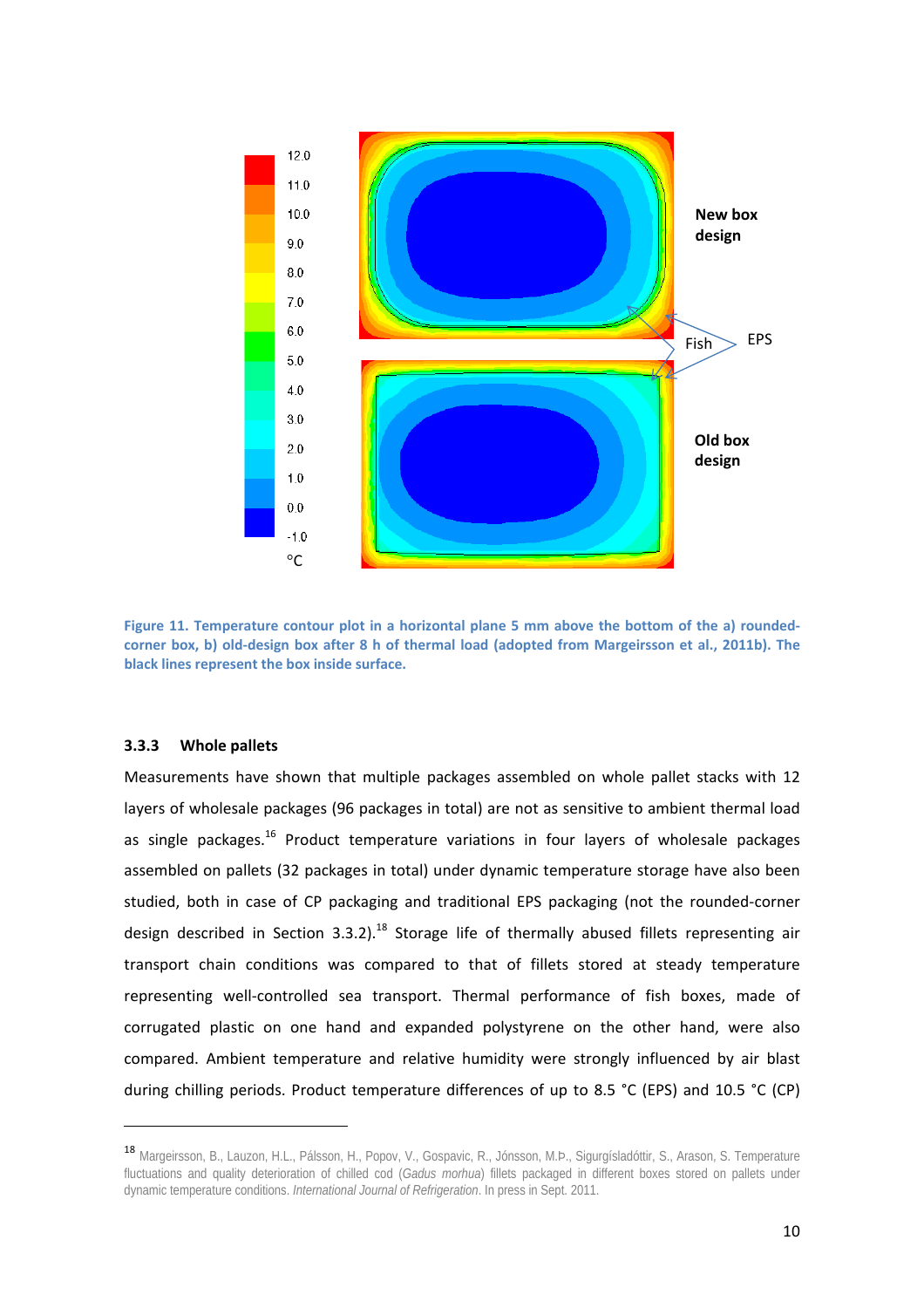were recorded on the pallets thermally loaded for 6.4 h at mean ambient temperature of 18.5-22.1 °C. The maximum temperature differences within single boxes were similar between the box types; 6.7 °C for EPS compared to 6.9 °C for CP. The corresponding maximum temperature differences inside the inner, mid-layer boxes on the pallets were only 1.1-1.2  $\degree$ C caused by the thermal protection of the outer boxes. Compared to storage life of fillets stored at temperature conditions simulating well‐controlled, containerised sea transport, the dynamic temperature storage resulted in a storage life reduction of 1.5‐3 days. The large temperature fluctuations in the boxes positioned at corners resulted in faster quality deterioration and microbial growth than at the inner centre of each pallet. The results from the current study suggest that the storage life difference between the most and the least temperature‐sensitive boxes on a full size pallet in a real air transport chain can exceed 1-1.5 days, depending on the level of ambient thermal load. EPS boxes at the most sensitive position proved to retard freshness loss at early storage following abusive temperature conditions. Although better insulating performance of EPS than of CP was confirmed, similar storage life was observed for fish stored in the two box types under variable temperature. Judging from the results of the current study, the greater insulation of EPS packaging makes it the preferred choice for broken chill chains. On the other hand, the environmental advantages of the CP packaging can be favoured in well temperaturecontrolled supply chains.

## **4 CONCLUSIONS**

Sea transport chains have proved to be much better temperature‐controlled than air transport chains. This fact makes precooling and well insulated packaging even more important for the latter one. The redesigned EPS box manufactured by Promens Tempra was the best insulated packaging type studied in the current project. The thermal performance of the new EPS boxes was significantly better compared to a traditionally sharp-cornered EPS box type, which still performed thermally better than CP and PP boxes. According to sensory evaluation, storage in the new EPS boxes prolonged storage life by approximately 2 days compared to the traditional EPS box design.

Finally, the results from the current project suggest that the storage life difference between the most and the least sensitive boxes on a full size pallet stack in a real air transport chain can exceed 1-1.5 days, depending on the level of ambient thermal load. Compared to storage life of fillets stored at temperature conditions simulating well-controlled, containerised sea transport, the dynamic temperature storage resulted in a storage life reduction of 1.5‐3 days.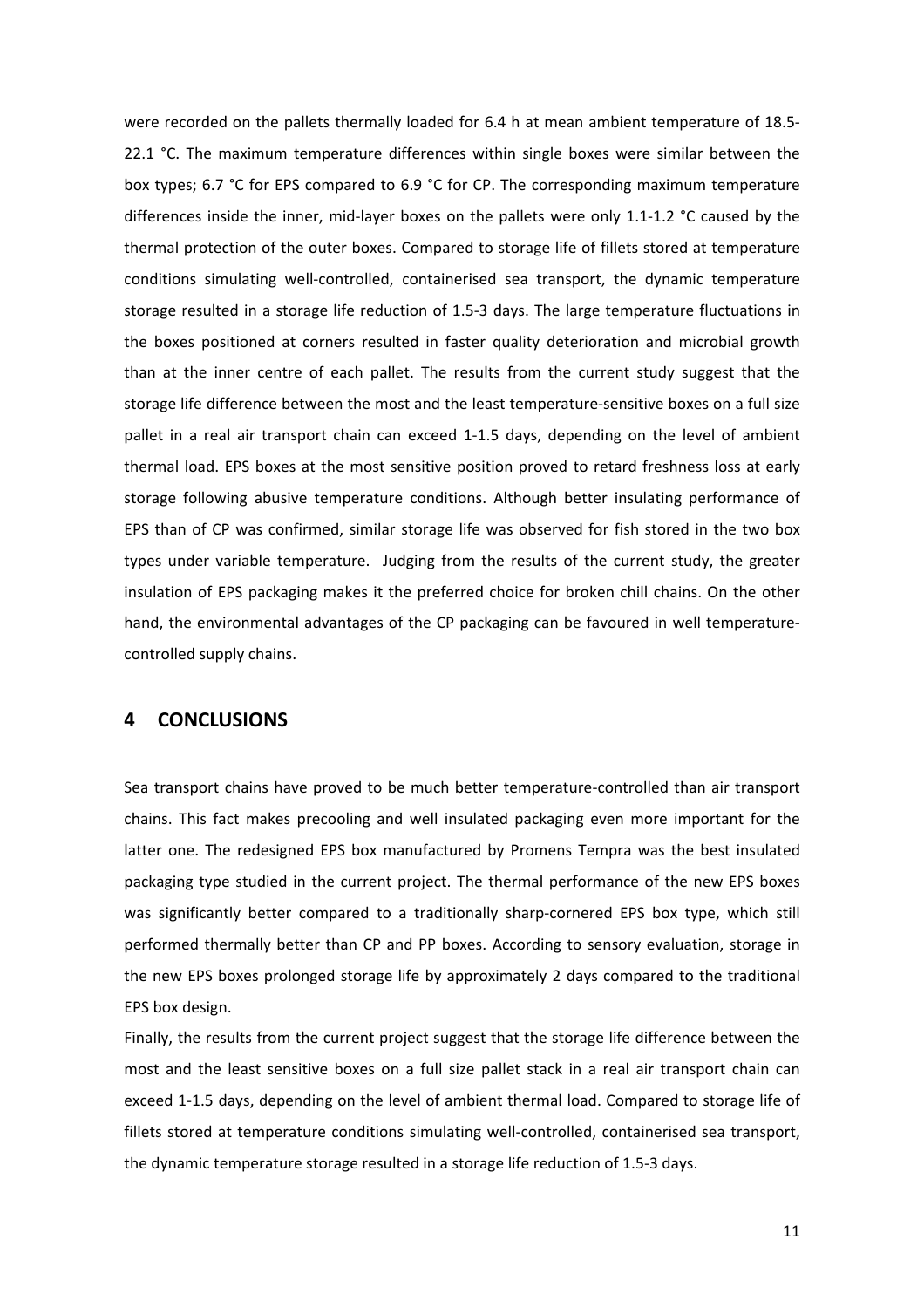## **ACKNOWLEDGEMENTS**

This work was funded by AVS R&D Fund of Ministry of Fisheries in Iceland (project no. R 037‐08), Technology Development Fund of The Icelandic Centre for Research (project no. 081304508) and University of Iceland Research Fund. Part of this work was done in conjunction with the EU‐ project Chill on (project no. FP6‐016333‐2) in co‐operation with Dr. Viktor Popov's team at the Wessex Institute of Technology and Emilía Martinsdóttir's team at Matís Ltd. The financing of this work is gratefully acknowledged.

## **PUBLICATIONS**

The following has been published on the results of the current project. News and articles in

different magazines, websites etc. are not included in the following list.

## **Theses**

## **2011**

Valtýsdóttir, K.L. 2011. The effects of different precooling techniques and improved packaging design on fresh fish temperature control. M.Sc. thesis. University of Iceland.

## **2010**

Mai, N.T.T. 2010. Enhancing quality management of fresh fish supply chains through improved logistics and ensured traceability. Ph.D. thesis. University of Iceland.

## **Scientific articles, book chapters and papers in conference proceedings 2011**

Margeirsson, B., Pálsson, H., Popov, V., Gospavic, R., Arason, S., Sveinsdóttir, K., Jónsson, M.Þ. 2011. Numerical Modelling of Temperature Fluctuations in Superchilled Fish Loins Packaged in Expanded Polystyrene and Stored at Dynamic Temperature Conditions. In: The 23rd IIR International Congress of Refrigeration, 21 – 26 August 2011. Prague, Czech Republic.

Gospavic, R., Margeirsson, B., Popov, V. Mathematical model for estimation of the three‐ dimensional unsteady temperature variation in chilled packaging. Submitted to International Journal of Refrigeration August 2011.

Margeirsson, B., Lauzon, H.L., Pálsson, H., Popov, V., Gospavic, R., Jónsson, M.Þ., Sigurgísladóttir, S., Arason, S.,. Temperature fluctuations and quality deterioration of chilled cod (*Gadus morhua*) fillets packaged in different boxes stored on pallets under dynamic temperature conditions. In press in September 2011.

Valtýsdóttir, K.L., Margeirsson, B., Arason, S., Pálsson, H., Gospavic, R., Popov, V. 2011. Numerical Heat Transfer Modelling for Improving Thermal Protection of Fish Packaging. In: CIGR Section VI International Symposium on Towards a Sustainable Food Chain Food Process, Bioprocessing and Food Quality Management, 18 – 20 April 2011. Nantes, France.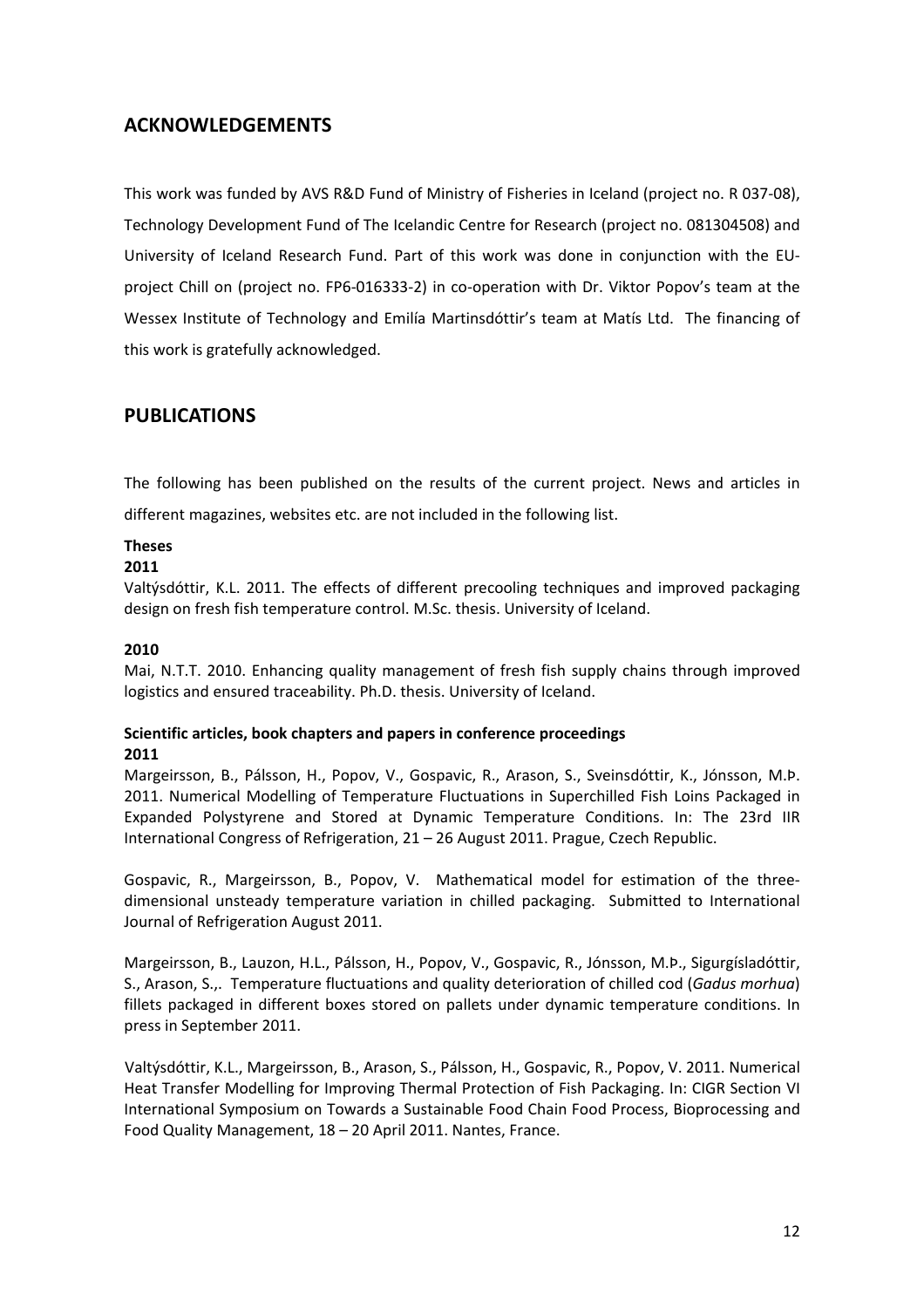Mai, N.T.T, Margeirsson, B., Margeirsson, S., Bogason, S., Sigurgísladottir, S., Arason, S. 2011.. Temperature Mapping of Fresh Fish Supply Chains – Air and Sea Transport. Journal of Food Process Engineering, doi: 10.1111/j.1745‐4530.2010.00611.x.

Margeirsson, B., Gospavic, R., Palsson, H., Arason, S., Popov, V. Experimental and numerical comparison of thermal performance of expanded polystyrene and corrugated plastic packaging for fresh fish. International Journal of Refrigeration. 34 (2):573‐585.

## **2010**

Arason, S., Asgeirsson, E.I., Margeirsson, B., Margeirsson, S., Olsen, P., Stefansson, H. Decision Support Systems for the Food Industry. In: L.C. Jain and C.P. Lim. *Handbook on Decision Making: Techniques and Applications*. Germany: Springer‐Verlag, 2010.

Mai, N., Margeirsson, B., Stefánsson, G. 2010. Temperature controlled transportation alternatives for fresh fish – air or sea? In: The 22nd NOFOMA conference. 10‐11 June 2010. Kolding, DK, p. 147 ‐ 162.

Gao, H.Y., Margeirsson, B., Arason, S. 2010. Quality Evaluation on Pre‐cooled Fresh Cod (Gadus Morhua) Fillets at Chilled‐storage Condition. In: The 5th Asian Conference on Refrigeration and Air Conditioning. 7 – 9 June 2010. Tokyo, Japan.

## **2008**

Margeirsson, B., Arason, S. 2008. Temperature monitoring and CFD modelling of a cold storage. In: CCM 2008: The 3rd International Workshop on Cold Chain Management. 2 – 3 June 2008. Bonn, GER, p. 215 – 226.

Margeirsson, B., Arason S. 2008. Comparison between different ice media for chilling fish. In: CCM 2008: The 3rd International Workshop on Cold Chain Management. 2 – 3 June 2008. Bonn, GER, p. 265 – 272.

## **Reports and articles**

### **2010**

Björn Margeirsson, Hélène L. Lauzon, Lárus Þorvaldsson, Sveinn Víkingur Árnason, Sigurjón Arason, Kristín Líf Valtýsdóttir, Emilía Martinsdóttir. *Optimised Chilling Protocols for Fresh Fish*. Matís report 54‐10, 28 pages.

Kristín Líf Valtýsdóttir, Björn Margeirsson, Sigurjón Arason, Hélène L. Lauzon, Emilía Martinsdóttir. *Guidelines for precooling of fresh fish during processing and choice of packaging with respect to temperature control in cold chains*. Matís report 40‐10, 37 pages.

Björn Margeirsson, Hélène L. Lauzon, Kolbrún Sveinsdóttir, Eyjólfur Sveinsson, Hannes Magnússon, Sigurjón Arason, Emilía Martinsdóttir. 2010. *Effect of improved design of wholesale EPS fish boxes on thermal insulation and storage life of cod loins – simulation of air and sea transport.* Matís report 29‐10, 38 pages.

Kristín Líf Valtýsdóttir, Björn Margeirsson. 2010. *Thermal abuse during transport of fresh fish – experiments concerning thermal insulation of packaging.* Verkefnisskýrsla, 14 pages. http://www.avs.is/media/avs/Thermal\_abuse\_during\_transport\_of\_fresh\_fish\_thermal\_insulati on\_of\_packaging\_final.pdf

Björn Margeirsson, Hannes Magnússon, Kolbrún Sveinsdóttir, Kristín Líf Valtýsdóttir, Eyjólfur Reynisson, Sigurjón Arason. 2010. *The effect of different precooling media during processing*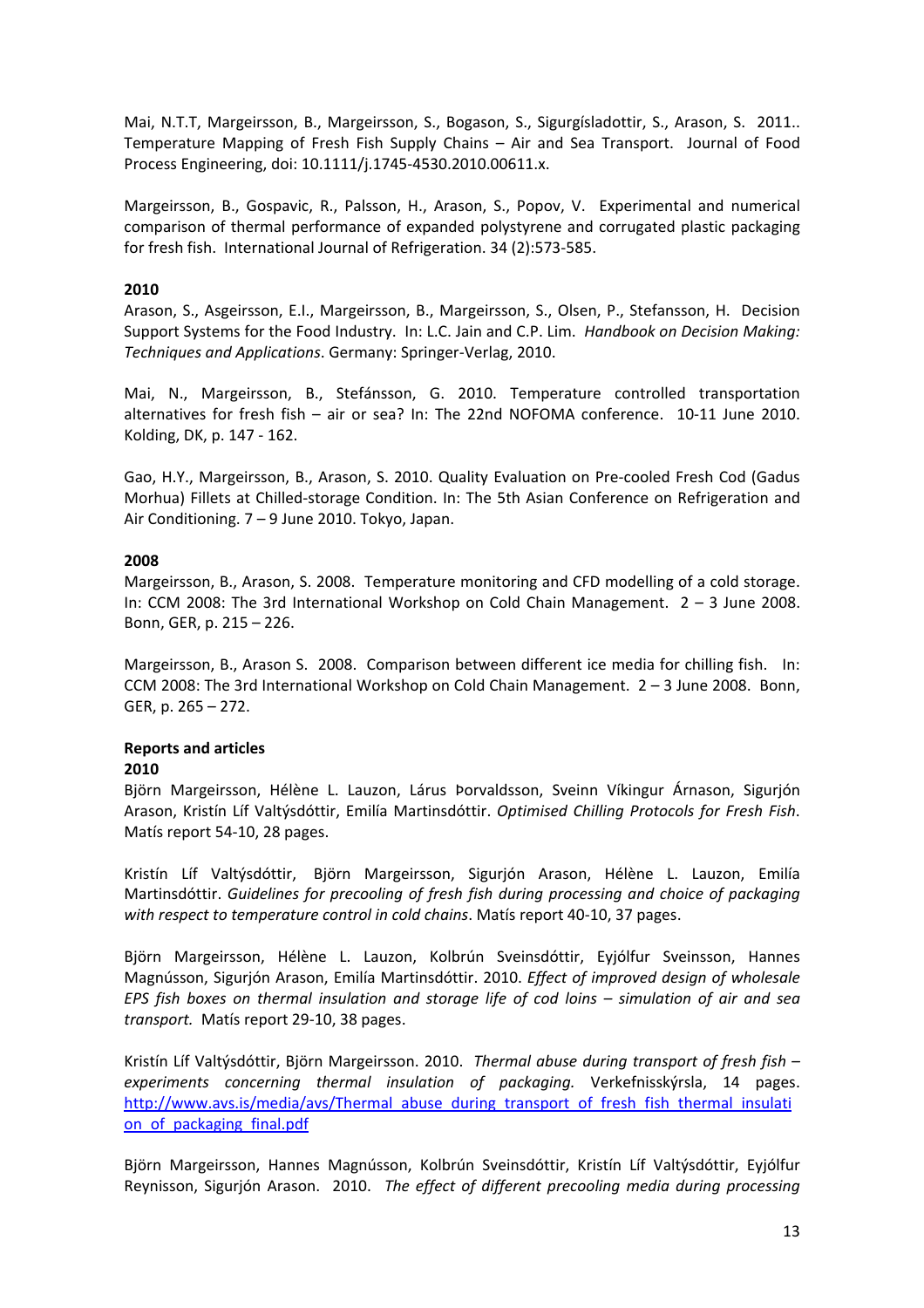*and cooling techniques during packaging of cod (Gadus morhua) fillets.* Matís report 15‐10, 27 pages.

## **2009**

Björn Margeirsson. 2009. *Frysting og þíðing grálúðu rannsökuð með varmaflutningslíkönum*. (in Icelandic) Ægir, 102 (10 ‐ 11): 14:16.

Björn Margeirsson, Lárus Þorvaldsson, Sigurión Arason. 2009. Frysting og bíðing grálúðu tilraunir og CFD hermun. Matís report 33‐09, 26 pages.

Björn Margeirsson. 2009. *Hermun kæliferla – bætt hitastýring vinnslu‐ og flutningaferla.* (in Icelandic). Vélabrögð (tímarit Véla‐ og iðnaðarverkfræðinema).

Margeirsson, B., Arason, S., Palsson, H. 2009. *Thermal performance of corrugated plastic boxes and expanded polystyrene boxes.* Matís report 01‐09, 24 pages.

### **2008**

Margeirsson, B., Valtýsdóttir, K.L., Arason, S. 2008. *Hitadreifing í kæli‐ og frystigeymslum.* Matís report 26‐08, 28 pages.

Margeirsson, B., Valtýsdóttir, K.L., Arason, S. 2008. *Hitakortlagning í kælikeðju Festi ehf.* Closed project report (in Icelandic). 9 pages.

## **Presentations at conferences, seminars and workshops**

### **2011**

Margeirsson, B. 2011. Optimised chilling during processing and transport of fresh fish. Presentation given at The 4th Cod Farming in Nordic Countries conference, 21 Sept. 2011. Reykjavík, Iceland.

Margeirsson, B., Pálsson, H., Popov, V., Gospavic, R., Arason, S., Sveinsdóttir, K., Jónsson, M.Þ. 2011. Numerical Modelling of Temperature Fluctuations in Superchilled Fish Loins Packaged in Expanded Polystyrene and Stored at Dynamic Temperature Conditions. Presentation given at The 23rd IIR International Congress of Refrigeration, 21 – 26 August 2011. Prague, Czech Republic.

Valtýsdóttir K.L., Margeirsson, B., Sveinsdóttir, K., Arason, S. 2010. Influence of improved packaging design on temperature control and shelf life of pre‐chilled cod fillets during dynamic temperature storage. Presentation given at 40th WEFTA Annual Meeting, 4‐7 October 2010, Izmir, Turkey.

### **2010**

Sveinsdóttir, K., Lauzon, H.L., Martinsdóttir, E., Margeirsson, B. 2010. Effects of different cooling techniques during processing and temperature fluctuations during air and sea freight on storage life of cod loins. Presentation given at 40th WEFTA Annual Meeting, 4‐7 October 2010, Izmir, Turkey.

Valtýsdóttir K.L., Margeirsson, B., Sveinsdóttir, K., Arason, S. 2010. Influence of improved packaging design on temperature control and shelf life of pre‐chilled cod fillets during dynamic temperature storage. Presentation given at 40th WEFTA Annual Meeting, 4‐7 October 2010, Izmir, Turkey.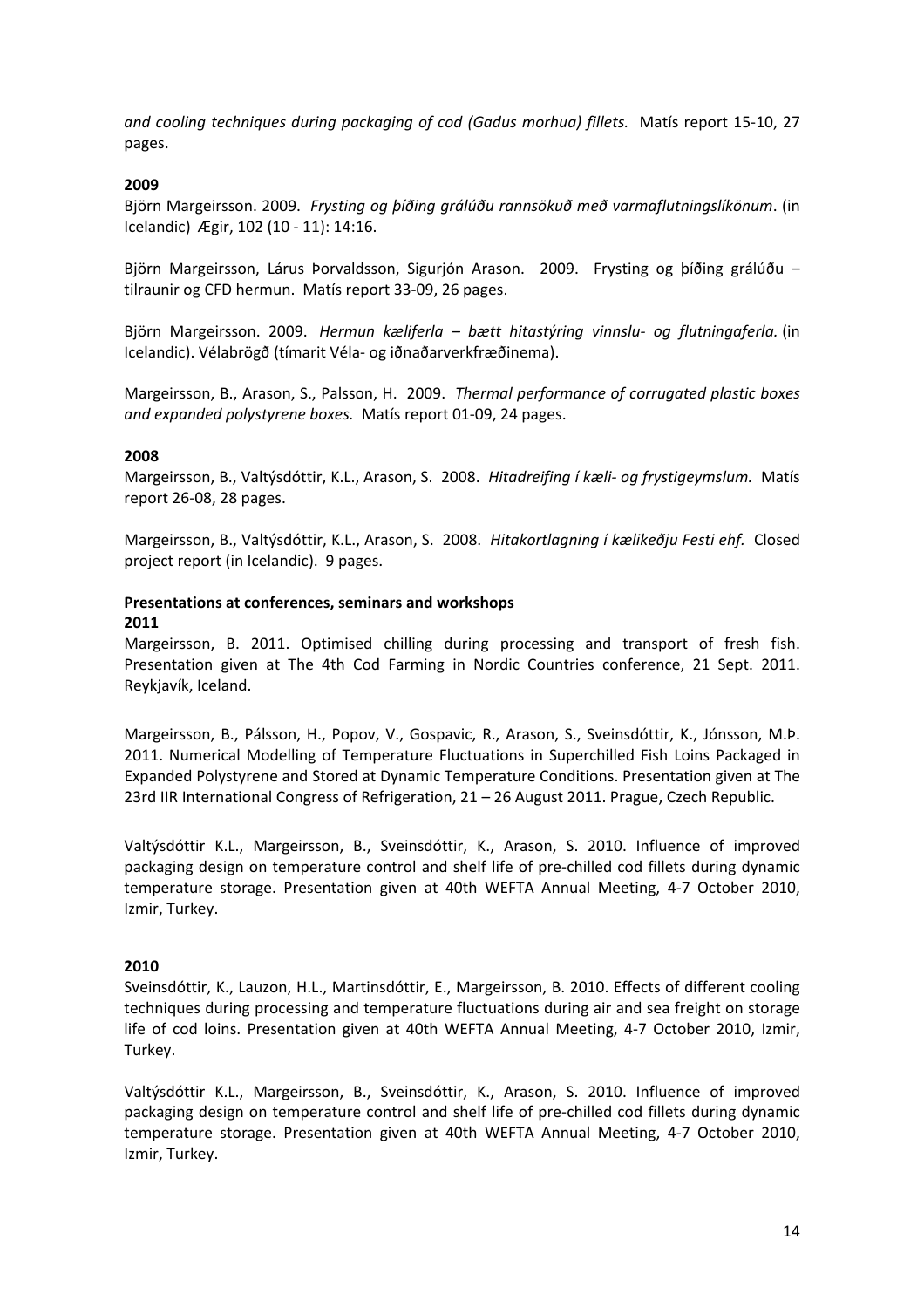## **2009**

Margeirsson, B. Hitastýring í flutningsferlum og einangrunargildi pakkninga. Presentation given at *Matis and UoI workshop on chilling of fresh fish*. Vestmannaeyjar, Iceland. 26 Nov 2009.

Margeirsson, B. Hitastýring í flutningsferlum sjávarafurða – tilraunir og líkanagerð. Presentation given at an *open seminar of Verið ehf*. Sauðárkrókur, Iceland, 13 Nov 2009.

Arason, S., Margeirsson, B. Áhrif hitasveiflna á frosið sjávarfang. Presentation given at *Annual general meeting of Icelandic Association of Refrigeration*. Reykjavík, Iceland, 10 Nov 2009.

Margeirsson, B., Gospavic, R., Popov, V., Arason, S. Experimental and numerical investigation of thermal performance of wholesale fresh fish packaging. Presentation given at TAFT 2009: 3<sup>rd</sup> Joint Trans‐Atlantic Fisheries Technology Conference. Copenhagen, Denmark. 18 September 2009.

Arason, S., Margeirsson, B. Hermun kæliferla. Presentation given at *Icelandic Association of Refrigeration workshop*. Reykjavik, Iceland. 24 March 2009.

Margeirsson, B. Temperature management in fish cold chains. Guest presentation at *Wessex Institute of Technology*. Ashurst Lodge, Southampton, UK. 21 January 2009.

## **2008**

Margeirsson, B., Arason, S., Harðarson, V., Árnason, I. 2008. Prechilling and processing of superchilled fish products. *Nor‐Fishing Technology Conference.* Trondheim, Norway. 11 August 2008.

Margeirsson, B. Temperature management in cold chains – basis for quality assurance. Presentation at *Sustainable Fisheries symposium*. Reykjavik, Iceland. 25 October 2008.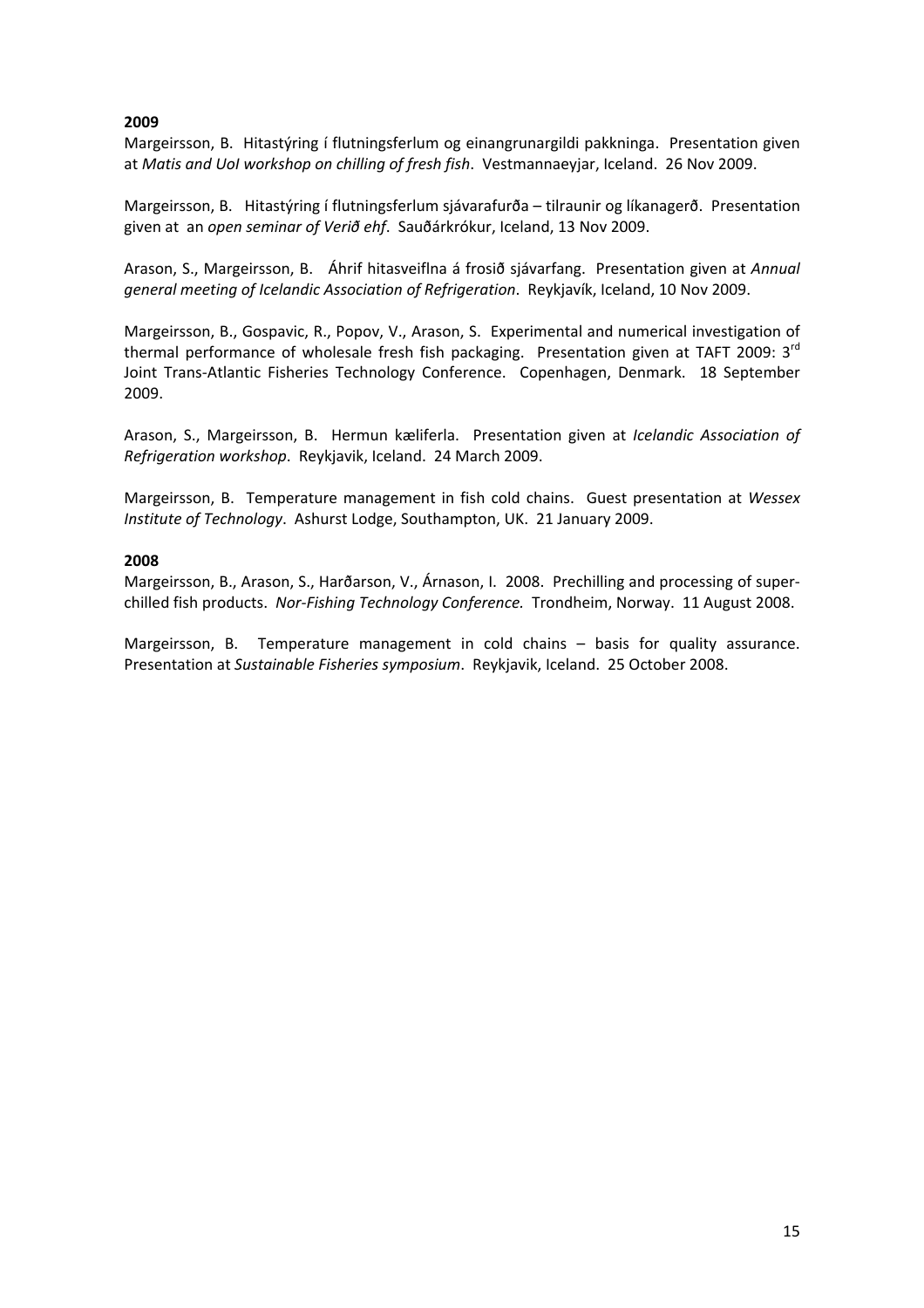## **REFERENCES**

- 1. Margeirsson, B., Gospavic, R., Pálsson, H., Arason, S., Popov, V. 2011a. Experimental and numerical modelling comparison of thermal performance of expanded polystyrene and corrugated plastic packaging for fresh fish. International Journal of Refrigeration. 34 (2):573‐585.
- 2. Margeirsson, B., Pálsson, H., Popov, V., Gospavic, R., Arason, S., Sveinsdóttir, K., Jónsson, M.Þ. 2011b. Numerical Modelling of Temperature Fluctuations in Superchilled Fish Loins Packaged in Expanded Polystyrene and Stored at Dynamic Temperature Conditions. In: The 23rd IIR International Congress of Refrigeration, 21 – 26 August 2011. Prague, Czech Republic.
- 3. Margeirsson, B., Thorvaldsson, L., Arason, S. 2009. Frysting og þíðing grálúðu tilraunir og CFD hermun. Matis report 33‐09.
- 4. Margeirsson, B., Pálsson, H., Gospavic, R., Popov, V., Jónsson, M.Þ., Arason, S. Numerical modelling of temperature fluctuations in chilled fish fillets packaged in pallets and stored at dynamic temperature conditions. Unpublished results.
- 5. Mai, N.T.T, Margeirsson, B., Margeirsson, S., Bogason, S., Sigurgísladottir, S., Arason, S. 2011.. Temperature Mapping of Fresh Fish Supply Chains – Air and Sea Transport. Journal of Food Process Engineering, doi: 10.1111/j.1745‐4530.2010.00611.x.
- 6. Mai, N., Margeirsson, B., Stefánsson, G. 2010. Temperature controlled transportation alternatives for fresh fish – air or sea? In: The 22nd NOFOMA conference. 10‐11 June 2010. Kolding, DK, p. 147 ‐ 162.
- 7. Elíasson, S. 2011. Unpublished results.
- 8. Hélène L. Lauzon, Björn Margeirsson, Kolbrún Sveinsdóttir, María Guðjónsdóttir, Magnea G. Karlsdóttir, Emilía Martinsdóttir. 2010. Overview on fish quality research ‐ Impact of fish handling, processing, storage and logistics on fish quality deterioration. Matís report 39‐10.
- 9. Emilía Martinsdóttir, Hélène L. Lauzon, Björn Margeirsson, Kolbrún Sveinsdóttir, Lárus Þorvaldsson, Hannes Magnússon, Eyjólfur Reynisson, Arna Vigdís Jónsdóttir, Sigurjón Arason, Maria Eden. 2010. The effect of cooling methods at processing and use of gel‐packs on storage life of cod (Gadus morhua) loins – Effect of transport via air and sea on temperature control and retail‐packaging on cod deterioration. Matís report 18‐10.
- 10. Magnusson, H., Lauzon, H.L., Sveinsdottir, K., Margeirsson, B., Reynisson, E., Runarsson, A.R., Gudjonsdottir, M., Thorarinsdottir, K.A., Arason, S., Martinsdottir, E. 2009. The effect of different cooling techniques and temperature fluctuations on the storage life of cod fillets (*Gadus morhua*). Matis report 23‐09, 37 pages.
- 11. Kristín Líf Valtýsdóttir, Björn Margeirsson, Sigurjón Arason, Hélène L. Lauzon, Emilía Martinsdóttir. Guidelines for precooling of fresh fish during processing and choice of packaging with respect to temperature control in cold chains. Matís report 40‐10.
- 12. Valtýsdóttir, K.L. 2011. The effects of different precooling techniques and improved packaging design on fresh fish temperature control. M.Sc. thesis. University of Iceland.
- 13. Björn Margeirsson, Hélène L. Lauzon, Lárus Þorvaldsson, Sveinn Víkingur Árnason, Sigurjón Arason, Kristín Líf Valtýsdóttir, Emilía Martinsdóttir. 2010. Optimised Chilling Protocols for Fresh Fish. Matís report 54‐10.
- 14. Björn Margeirsson, Hannes Magnússon, Kolbrún Sveinsdóttir, Kristín Líf Valtýsdóttir, Eyjólfur Reynisson, Sigurjón Arason. 2010. The effect of different precooling media during processing and cooling techniques during packaging of cod (*Gadus morhua*) fillets. Matís report 15‐10, 27 pages.
- 15. Kristín Líf Valtýsdóttir, Björn Margeirsson. 2010. Thermal abuse during transport of fresh fish – experiments concerning thermal insulation of packaging. Project report, http://www.avs.is/media/avs/Thermal\_abuse\_during\_transport\_of\_fresh\_fish\_thermal\_ins ulation of packaging final.pdf